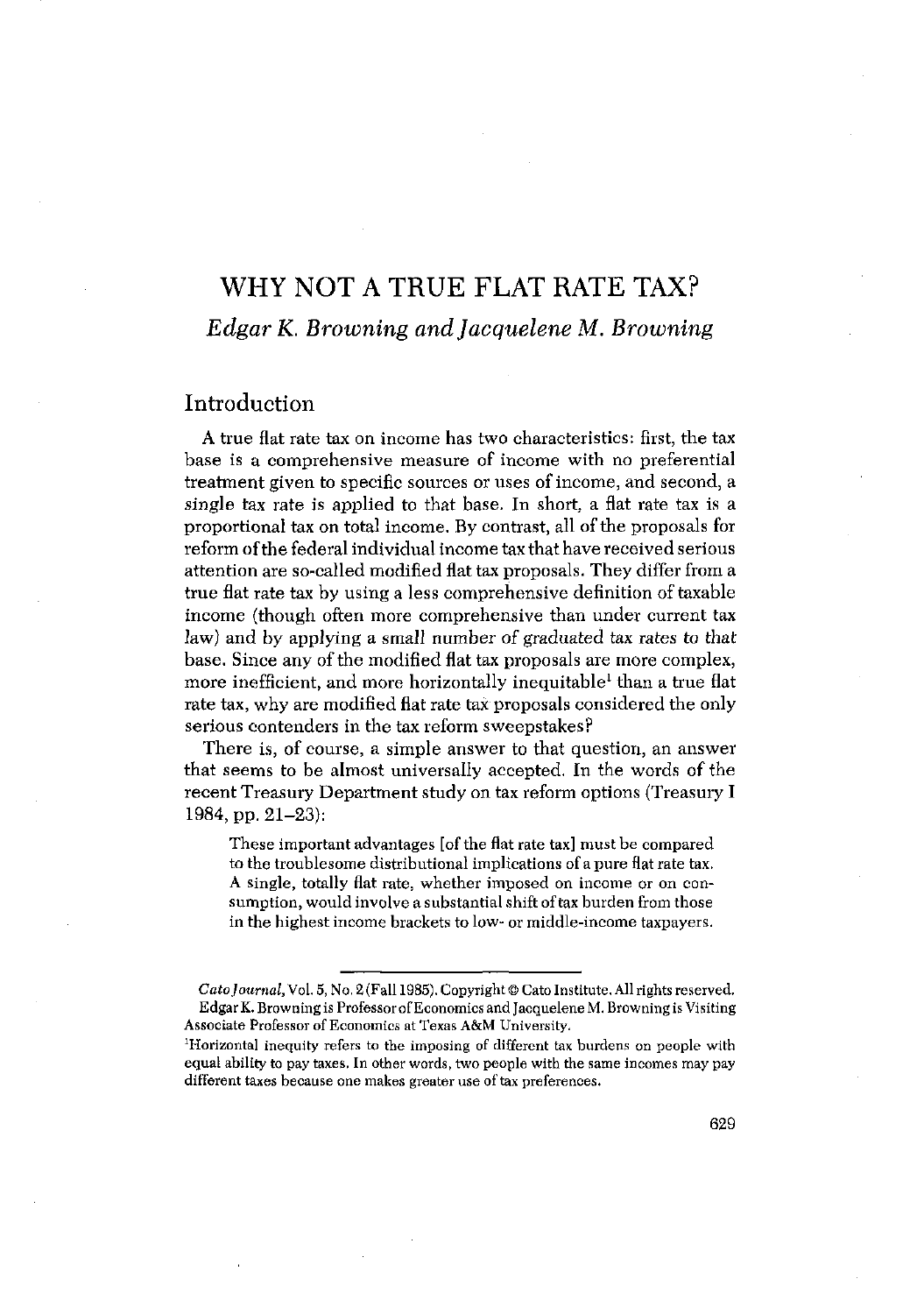... Because of the massive redistribution of tax burdens a pure flat tax would produce, the Treasury Department recommends against its enactment.

Put differently, a true flat rate tax is thought to harm low- and middleincome taxpayers, a politically unacceptable consequence. Although there may be other disadvantages to the flatrate tax, this is the only one the Treasury Department mentions, and we suspect it is the principal objection most people have to the idea of a true flat rate tax.

The primary purpose of this paper is to examine carefully this objection to a true fiatrate tax. Basically, we show that a fiat rate tax will harm lower income households to a much smaller degree than is generally believed or estimated, and may even benefit them over the long run. Our conclusions follow from an analysis that incorporates the efficiency gains from the tax reform as offsets to the direct effects of changing tax liabilities,

## The Economic Effects of Flat Rate Taxation

In examining the effects of a flatrate tax, we assume that a flat rate tax is substituted for the present federal individual income tax and that the single tax rate is set so that government revenues remain unchanged. In this framework, it is reasonable to suppose that government expenditure policies do not change, so we can concentrate on the consequences brought about by the change in tax policy alone. As will become clear, most of the advantages expected from this change in tax policy are really the alleviation of the disadvantages of the current income tax.

One of the most important advantages of the flat rate tax is that it will improve incentives to produce by reducing the marginal tax rates of most or all taxpayers. It is important to recognize that the marginal tax rate that applies to the earnings of productive resources iswhat produces adverse effects on resource supplies. Ifthemarginal tax rate is 40 percent, for instance, a person who has an opportunity to earn an extra \$100 will decide whether it is worth the effort based on the \$60 in after-tax income that he gets to keep. The higher the marginal tax rate, the lower is the net rate of remuneration received and the more adversely resource supply is likely to be affected. Currently, marginal tax rates under the federal income tax range from 11 percent to 50 percent. In 1979,35 percent of taxpayers filingjoint returns faced marginal rate brackets of 28 percent or higher, and 13 percent were in marginal rate brackets of 37 percent or higher.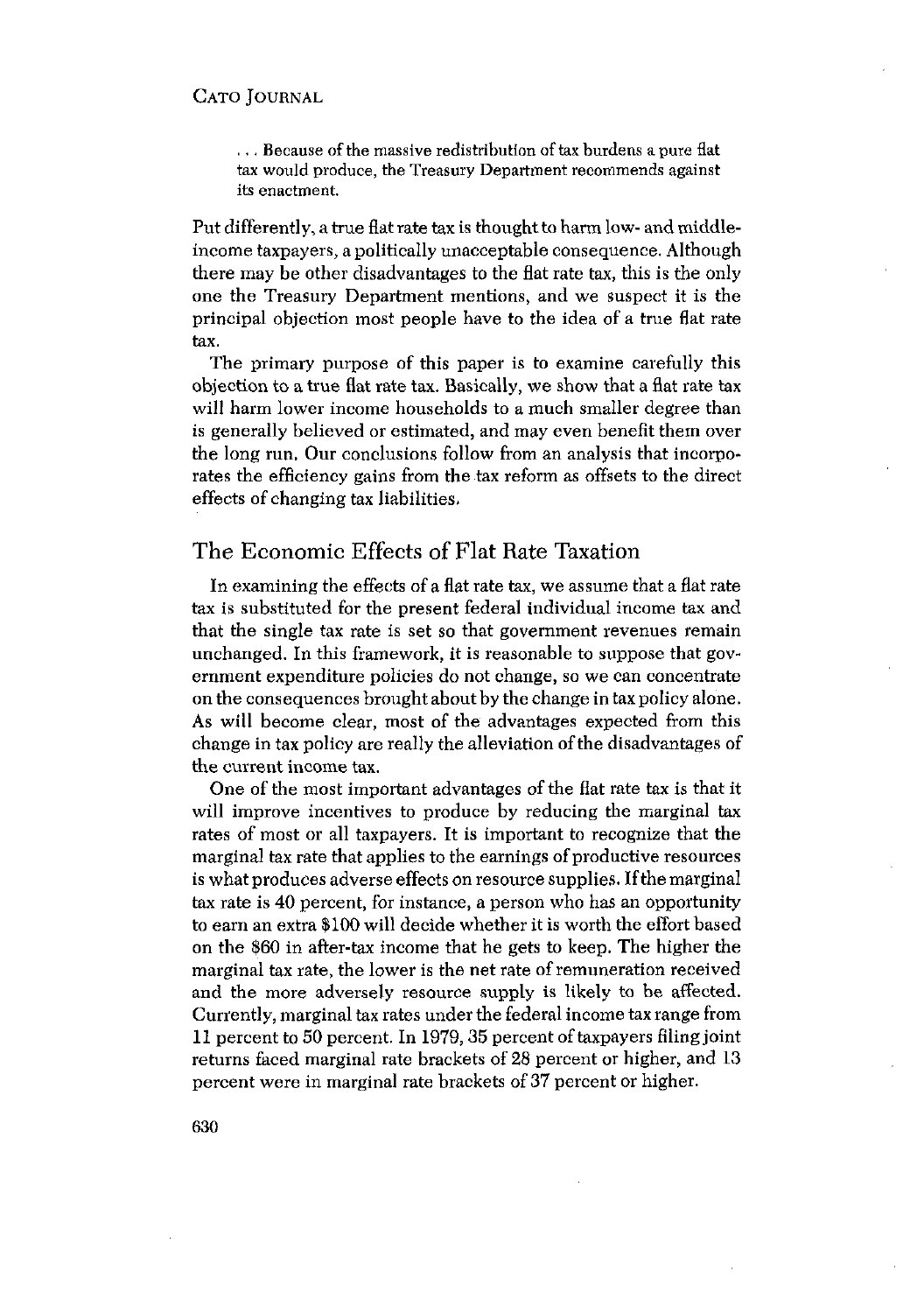Under a fiat rate tax using a comprehensive definition of income, the single marginal rate used could be as low as 10 to 12 percent. Thus, most or all taxpayers would confront a substantially lower marginal tax rate, and this in turn means the after-tax reward for earning more income would be increased. Although the magnitude of response to the higher after-tax returns is disputable, recent empirical research as well as common sense suggest that people will choose to make greater efforts to earn income when the returns are higher. These efforts could take the form ofincreased laborsupply or increased saving and investment (or both).

Two further advantages can be expected from the use of a comprehensive measure of income coupled with a low marginal rate. Currently, taxable income is only about half of total personal income which accounts in part for the high marginal rates that must be used today. When high marginal tax rates are applied to an emasculated definition of income, taxpayers are encouraged to channel part of their incomes into untaxed forms. This change in the composition or use of income reflects a loss in economic productivity as taxpayers devote resources to lower-valued uses simply because they are untaxed. Consider a person in a 50 marginal percent tax bracket. An additional \$100 in taxable income is only worth \$50 tohim since the government collects \$50 in taxes. If the taxpayer can transfer the \$100 in taxable income to a nontaxed form, he will be better offeven if the nontaxed use of \$100 produces benefits worth only \$51. In this case, the taxpayer benefits by \$1 while the government loses \$50 in revenue; \$49 is effectively lost because the \$100 in resources is devoted to a lowervalued use.

This type of waste, or efficiency loss, reflects a misallocation of resources caused by the existence of many untaxed sources and uses of income. A flat rate tax with a comprehensive measure of income would avoid this problem. In addition, even if some items continue to be given preferential treatment, the incentive for taxpayers to utilize these tax "loopholes" would be reduced due to the lower tax rate of the fiat rate tax, so the efficiency losses of any remaining tax preferences would be lower.

Another benefit from the use of a more comprehensive tax base is that it would produce a fairer distribution of taxes among those with equal real incomes. Currently, taxpayers who are able to shift large portions of their incomes into untaxed forms pay less in taxes than those with equal incomes who are unable or unwilling to make as much use of tax preferences. The result is a wide dispersion in tax burdens among those who are equally well off. A flat rate tax with a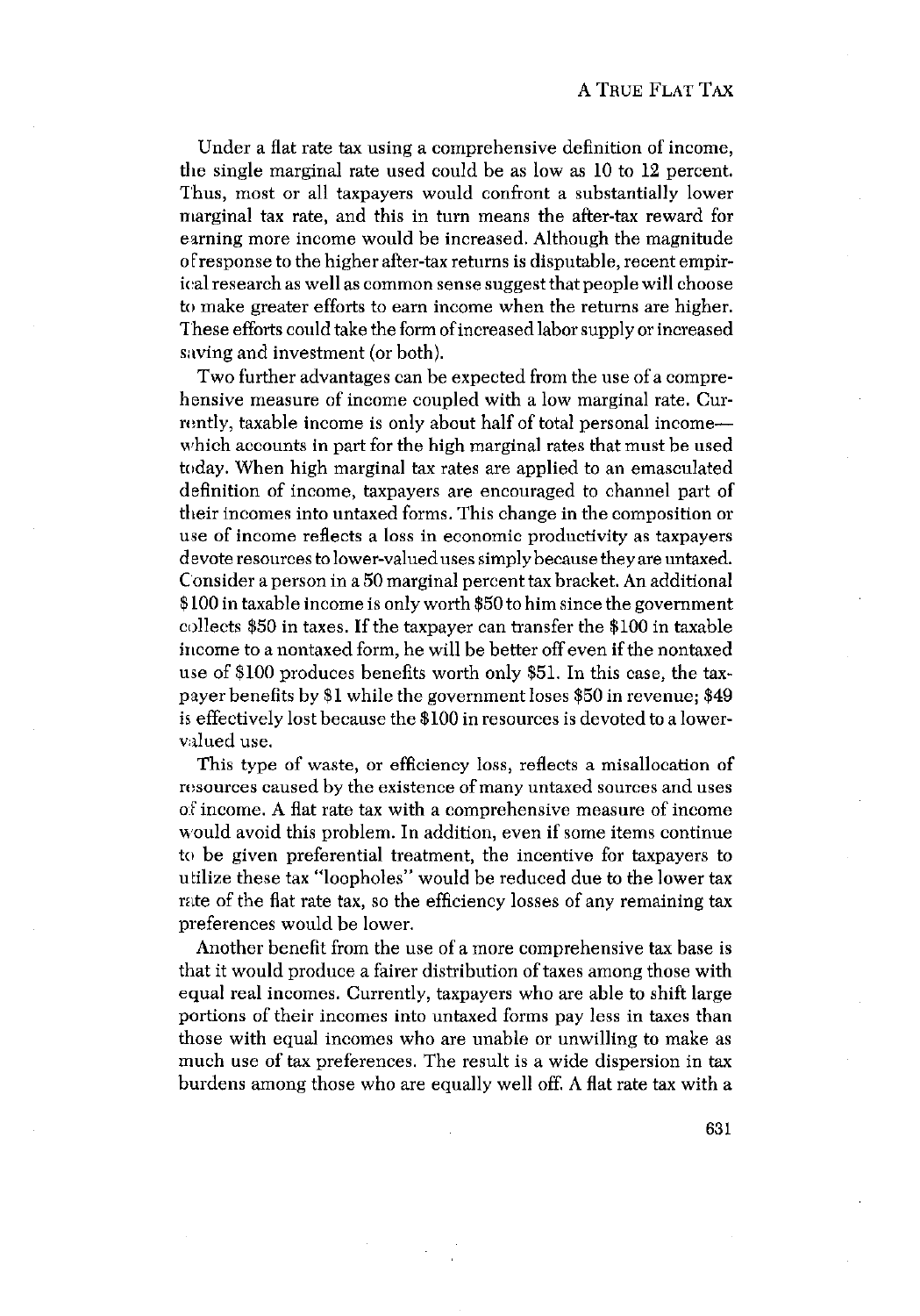broad measure ofincome would come closerto the ideal that "equals should be treated equally."

A final advantage that can be claimed for the flat rate tax is that it would be simpler. No one needs to be told that the present tax law is highly complex. Tax returns require a good deal of time to fill out correctly, and additional time is required to keep the necessary records. The time required to comply with the tax laws is a (socially) unproductive use of resources: if a taxpayer could pay the same final tax without spending 30 hours locating records and filling out forms, he would be better off and the government would receive the same tax payment. In the same sense, payments for professional tax assistance represent an efficiency loss. Today, nearly half of all taxpayers use professional tax preparers, up from 10 to 15 percent 30 years ago.

Complexity exacts another cost in addition to these outright resource costs: it makes the consequences of the income tax more difficult for the public to understand. Consider, for instance, the widely held view that wealthy taxpayers largely avoid paying taxes through ingenious and excessive use of tax loopholes, perhaps even to the extent ofpayinga smallershare of their incomes intaxes than middle income taxpayers. While the evidence shows this view to be untrue for the average high income person—only a tiny percentage of wealthy taxpayers accomplish this feat—it requires a fairly sophisticated knowledge of the present complex system to recognize how tax burdens are really distributed among income classes. A flat rate tax would not only be simpler to comply with, itwould also be easier tounderstand the broader social consequences it produces.

These general advantages of a true fiat rate tax are widely recognized, but against them must be balanced one overriding disadvantage: the distributional effects of the tax. To examine that aspect of the issue, we will rely on data from the JointCommittee on Taxation. In 1982, the Joint Committee on Taxation estimated that a flat rate tax of 11.8 percent would raise the same amount of revenue in 1984 as the present tax (assuming income levels were the same in 1984 as in 1981) ifthe tax base were expanded by eliminating all exemptions, deductions, and tax credits and all capital gains were taxed. While it would be possible to define an even more comprehensive tax base, we will examine this specific flat rate tax because of the availability of data concerning how it would affect various income classes.

Table <sup>1</sup> shows how the Joint Economic Committee estimates the distribution of tax burdens would be affected by substituting a flat rate tax of 11.8 percent for the federal income tax in 1984. (Incomes are expressed at 1981 levels; although incomes and tax revenues would be higher at today's price and income levels, the general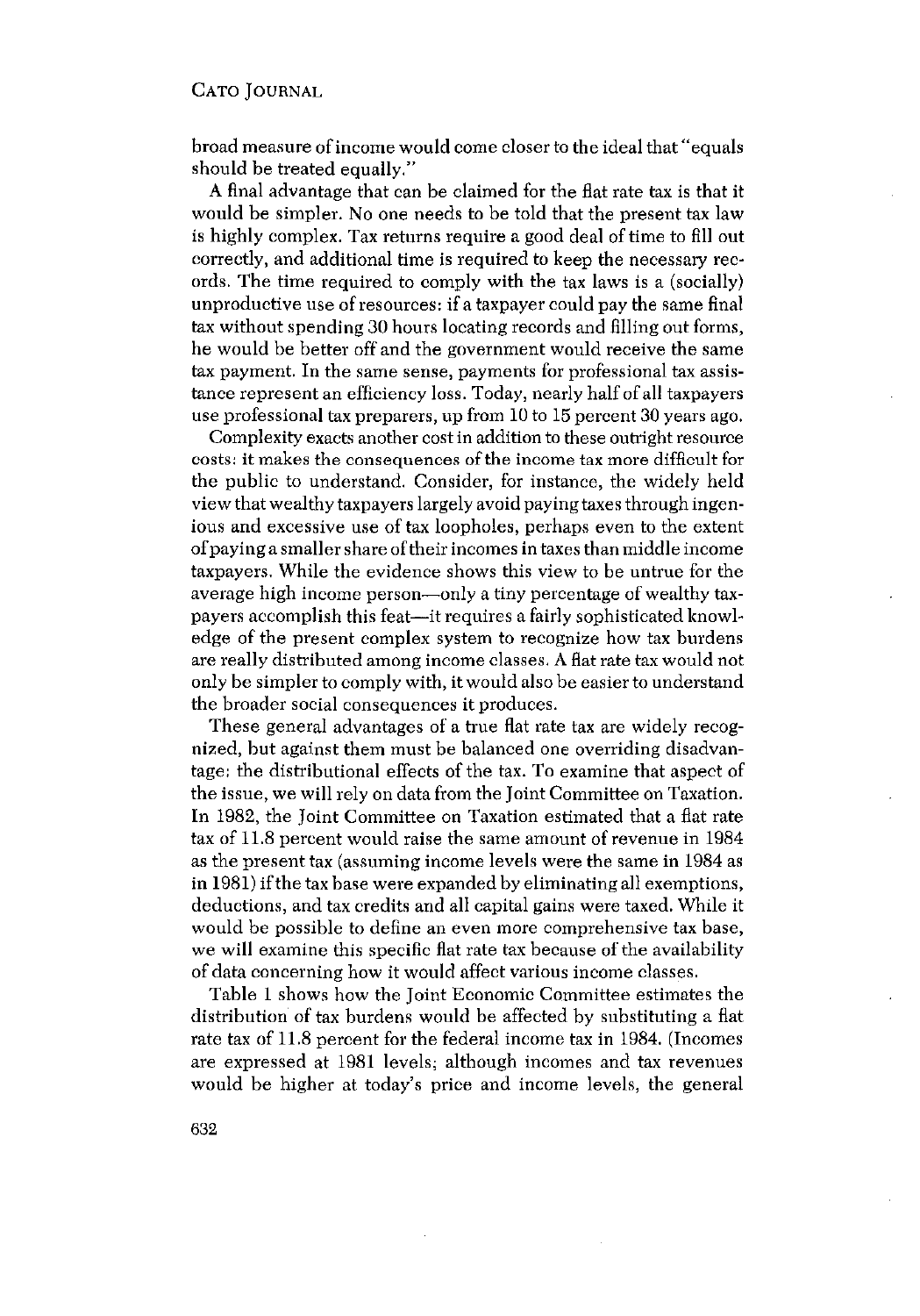## *TABLE I*

## DISTRIBUTION OF TAX LIABILITIES: FLAT RATE TAX vs. 1984 TAx LAW (1981 Income Levels)

| Expanded<br>Income <sup>a</sup> | Number of<br>Taxable<br>Returns <sup>b</sup> | Tax Liability <sup>o</sup> |        |                                          |  |
|---------------------------------|----------------------------------------------|----------------------------|--------|------------------------------------------|--|
|                                 |                                              | 1984 Law                   |        | Flat Rate Tax Change in Tax <sup>d</sup> |  |
| $0 - 5$                         | 6.48                                         | 0.40                       | 5.48   | $+783$                                   |  |
| $5 - 10$                        | 15.06                                        | 5.77                       | 14.28  | $+565$                                   |  |
| $10 - 15$                       | 13.09                                        | 12.53                      | 19.70  | $+548$                                   |  |
| $15 - 20$                       | 10.74                                        | 17.46                      | 22.50  | $+469$                                   |  |
| $20 - 30$                       | 16.80                                        | 44.08                      | 49.70  | $+335$                                   |  |
| $30 - 50$                       | 13.57                                        | 63.83                      | 60.58  | $-240\,$                                 |  |
| $50 - 100$                      | 3.58                                         | 38.69                      | 27.39  | $-3,156$                                 |  |
| 100-200                         | 0.63                                         | 18.66                      | 9.87   | $-13,921$                                |  |
| 200 and up                      | 0.16                                         | 16.39                      | 7.68   | $-53,107$                                |  |
| Total                           | 80.11                                        | 217.80                     | 217.17 | $-8^e$                                   |  |

<sup>a</sup>Thousands of dollars.

In millions.

'In billions of dollars.

dDollars per return.

'Average tax change.

SouRcE: Congressional Budget Office (1983, Table 7).

pattern of effects should be about the same.) Note that tax liabilities rise at expanded (that is, more comprehensively measured) income levels below \$30,000 and fall at higher income levels.<sup>2</sup> In total, the 77 percent of taxpaying units with incomes below \$30,000 are estimated to pay \$31 billion more in taxes under the flat rate tax, while higher income taxpayers pay this much less. In 1981, \$31 billion was about <sup>1</sup> percent of GNP and about 14 percent of income tax revenue. So the substitution of a flat rate tax for the present federal income tax can be expected to redistribute about 14 percent of the income tax burden from upper- tolower-income classes, a redistribution of about <sup>1</sup> percent of GNP.

2 We are puzzled by the large increase in taxes per return shown for the under \$5,000 class. If every family had income at the top of that class (\$5,000), its total tax from an 11.8 percent levy would be \$590, but the table shows an increase of \$783.07. We suspectthat thisis due *to the*number oFtaxeble *returns in* the table counting only those that are taxable under current law, while the number would he much larger under the flat rate tax, If so, the increase in tax liability per family would be less than shown for the lower income classes which contain significantnumbers ofnontaxable returns under current law.

633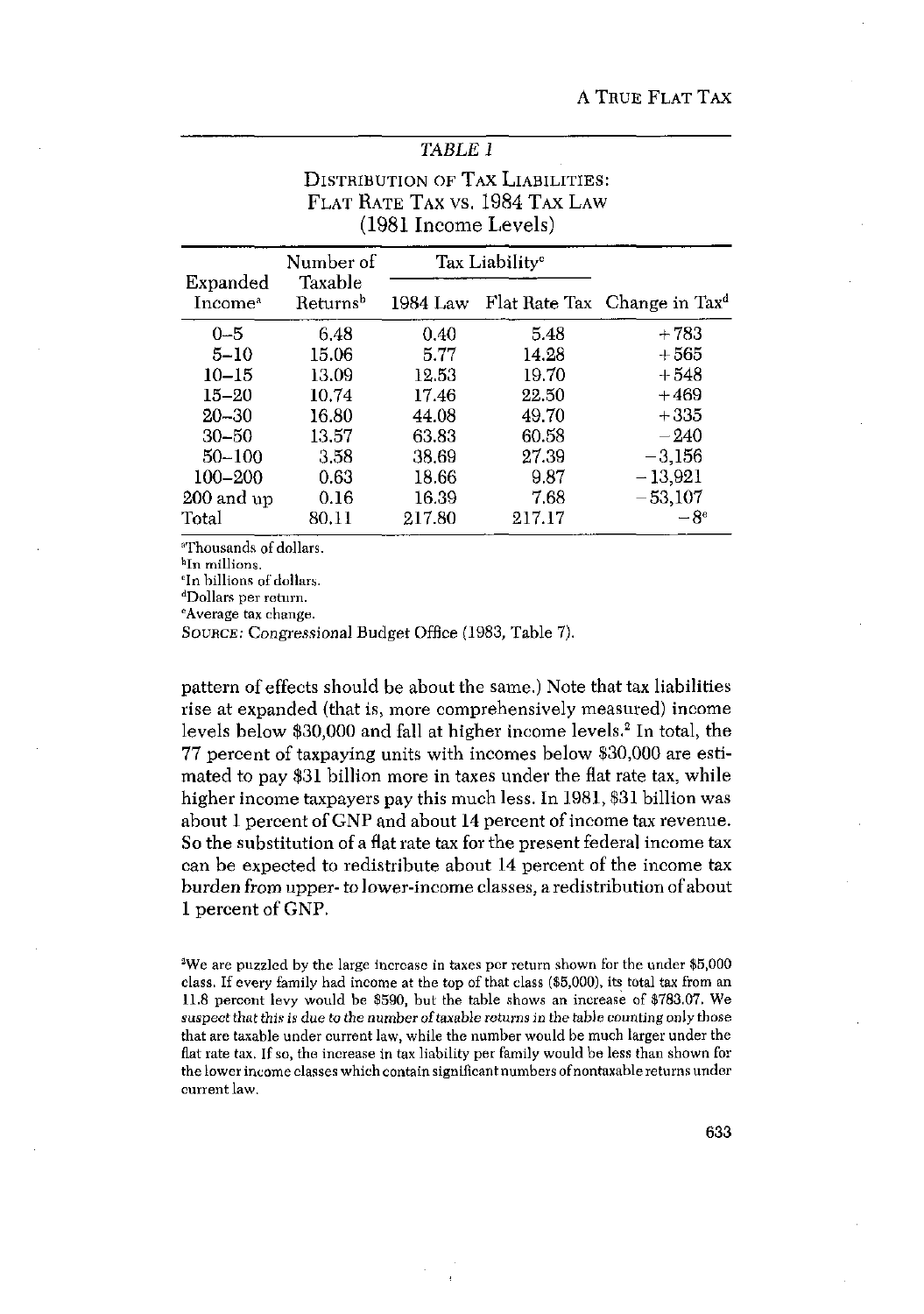The redistributional consequences of a flat rate tax have led to its summary dismissal as a serious candidate for tax reform. Yet calculations of the sort appearing in Table <sup>1</sup> overstate the extent to which a flat rate tax would harm persons in lower income classes. These calculations are based on the assumption that each taxpaying unit's earningswould be the same under the flatrate tax as under the current tax, and therefore take no account of the beneficial effects of improved productive incentives ofthe flatrate tax. They also ignore the benefits ofsimplification and the broadened tax base. In short, Table <sup>1</sup> ignores all of the efficiency gains that are expected to result from a flat rate tax. Some of these gains will accrue to lower income classes, making the cost they bear less than is indicated in Table 1. Of course, the efficiency gains may offset only a trivial part of the cost on lower income classes. However, the analysis in the next two sections suggests that the efficiency gains of a fiat rate tax significantly modify the picture ofthe distributional consequences suggested by Table 1.

## Efficiency Gains: Labor Supply, Simplification, Broader Base

In this section, we will develop an estimate of the magnitude of the efficiency gain from a flat rate tax due to improved labor supply incentives, reduced compliance costs, and improved resource allocation from a more comprehensive tax base. In addition, we will allocate this aggregate gain among income classes. Making these estimates will require some heroic assumptions, but the economics literature does provide some guidance concerning the magnitudes we need to use. We caution, however, that this exercise does not purport to provide definitive conclusions; instead it is intended only to indicate the likely orders of magnitude involved.

We begin by considering the gains from increased labor supply under the flat rate tax. Two pieces of information are required to estimate how much labor supply will increase. First, we need to know how much marginal tax rates will fall under the fiat rate tax since this determines how much after-tax rates of pay will rise. Second, we need to know how responsive workers are to an increase in the after-tax rate of pay. Our conclusion is that a flat rate tax will increase aggregate labor supply by about 5 percent. The reasoning that leads to this conclusion is fairly involved and occupies us for the next five paragraphs. For those readers willing to accept 5 percent as a reasonable figure, the next five paragraphs may be skipped. We should note at the outset that our estimate falls far short of the supplyside effects assumed by disciples of the Laffer curve. However, we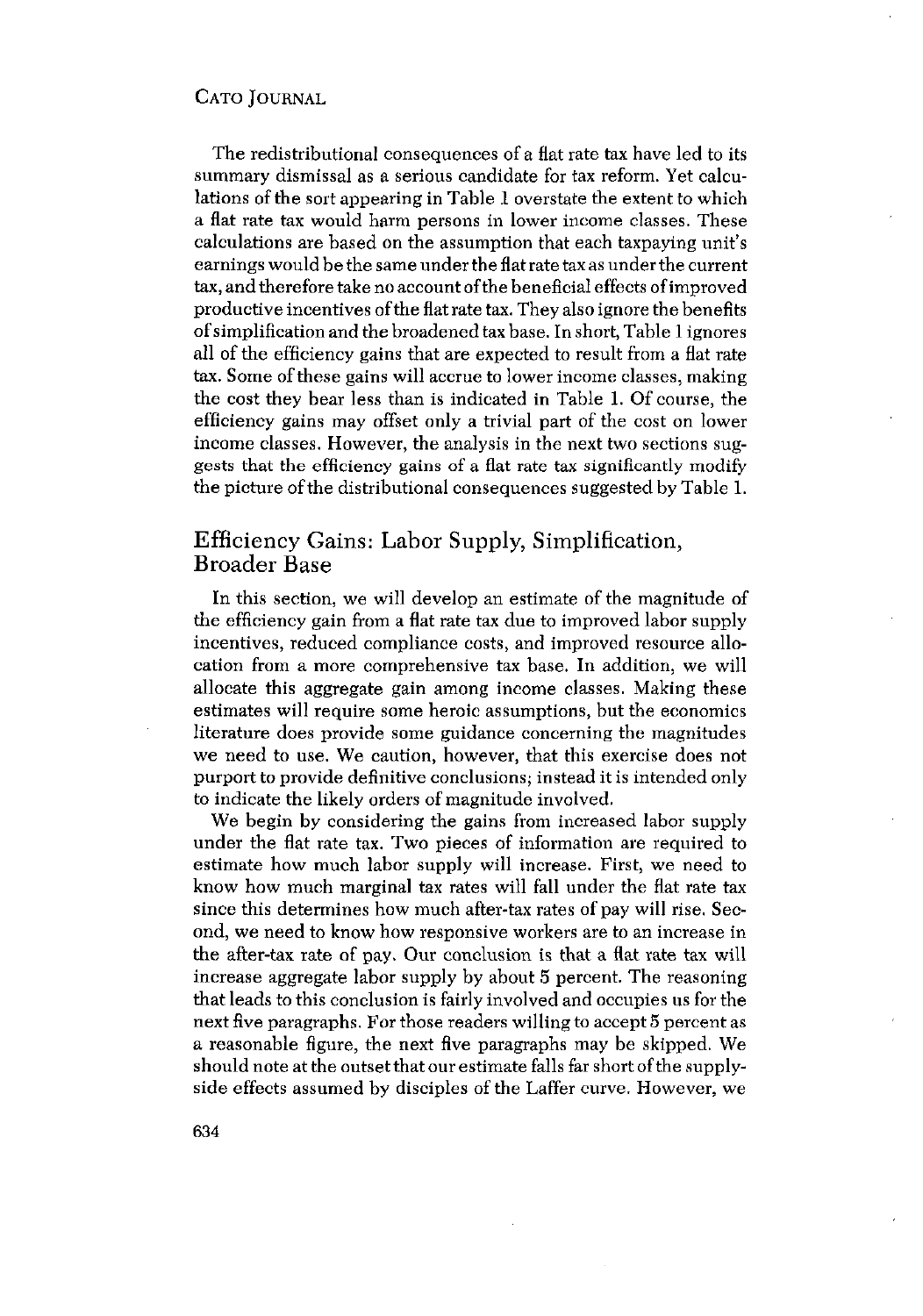believe it is a plausible estimate of the labor supply response to a flat rate tax that substantially reduces marginal tax rates.

In evaluating the effect on labor supply, it is important to distinguish between effective and statutory marginal tax rates. The statutory rates are simply those nominal rates in the law that identify the marginal rate that applies to changes in taxable earnings. The effective marginal tax rate measures the marginal tax relative to changes in total earnings, comprehensively measured. Changes in effective marginal tax rates are what affect labor supply, but unfortunately these changes are not easily measured.

To see the significance of the distinction between statutory and effective marginal tax rates, consider how a hypothetical taxpayer now in a 30 percent statutory marginal tax bracket is affected when his gross earnings rise by \$100, Part of the \$100 increase is likely to be received in nontaxable forms, such as fringe benefits, and part is likely to be devoted to outlays that are deductible, such as charitable contributions. Thus, taxable income may rise by only \$70, and the 30 percent rate applied to this sum results in \$21 in additional taxes. Relative to total incremental earnings, the effective marginal tax rate is only 21 percent, and we argue that it is the effective marginal rate that acts as an impediment to work incentives, not statutory rates. To see this, suppose that the statutory marginal rate is reduced to 21 percent at the same time that the tax base is broadened so that the entire incremental \$100 is taxable. Nothing will have changed; if \$100 more is earned, \$21 in taxes will be paid and \$79 retained. Although the statutory rate is lower, the *effective* rate is not, and there is no reason to expect work incentives to be improved. Only reductions in effective marginal tax rates will improve work incentives. While a fiat rate tax will reduce effective marginal tax rates, it will reduce them less than the change in statutory rates suggests.

It is also important to recognize that it is the reduction in the combined effective marginal tax rate from all taxes affecting labor earnings, including the federal and state income taxes, social security, and sales and excise taxes, that is significant. Moreover, this rate varies among households. Ideally, we should consider the change foreach household separately, but the detailed information necessary to do this is lacking. Instead, we will consider how the weighted average for the combined effective marginal tax rate of households will be affected. Based on other research, it is reasonable to take 44 percent as an economywide average value for the combined effective marginal tax rate.3 According to a study by Barro and Sahasakul

'Browning and Johnson (1984, Table 3) have developed estimates of weighted average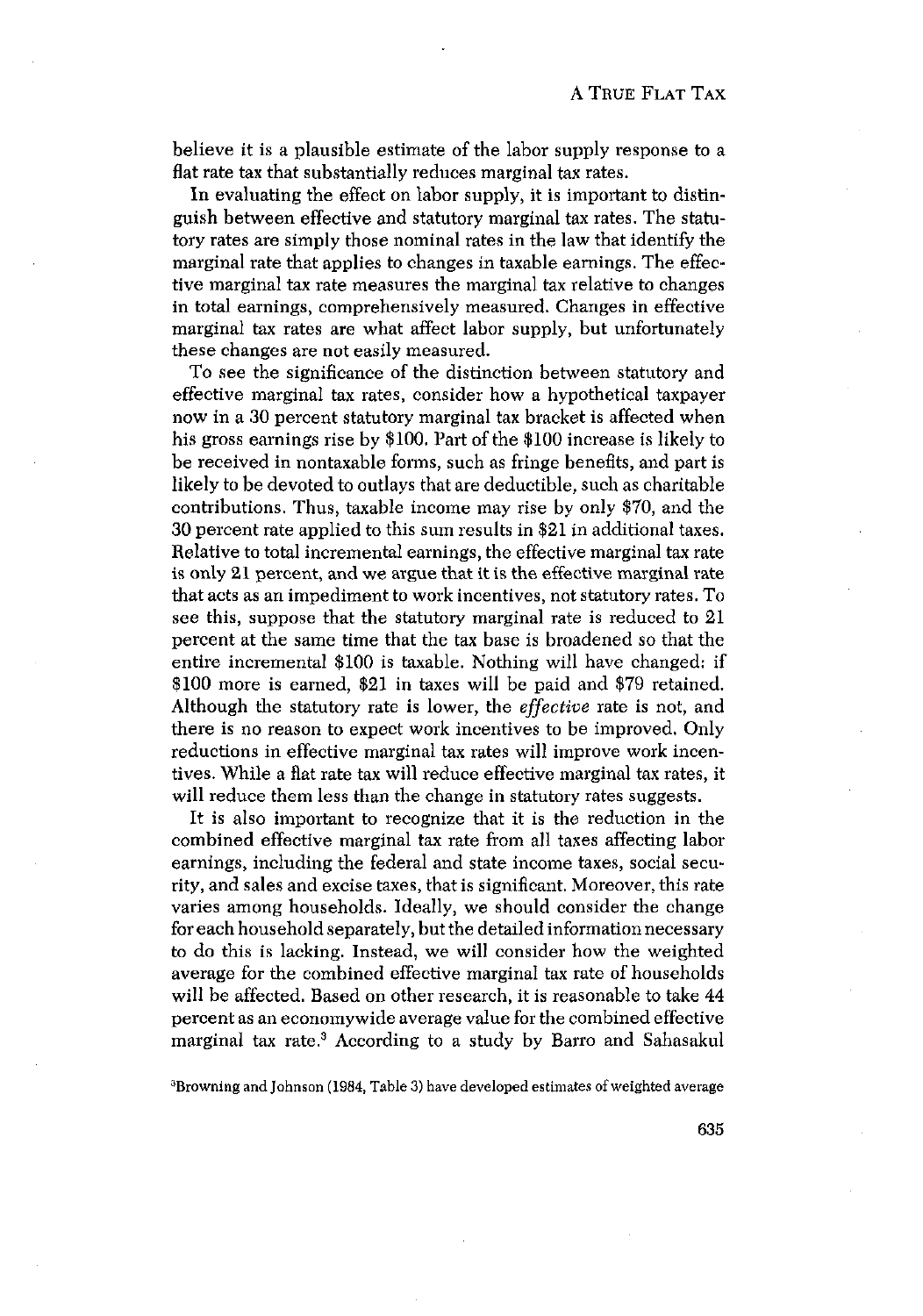(1983), the weighted average marginal tax rate for the individual income tax alone was 29 percent in 1979 (which should be similar to 1984 levels). This may seem to suggest that a fiat rate tax of 11.8 percent would reduce marginal rates on average by 17.2 percentage points. However, this estimate is larger than the reduction in the effective marginal rate: the Barro-Sahasakul estimate is for the average statutory marginal rate under current law, but the 11.8 percent rate would apply to a broader measure of earnings. So instead of assuming a 17.2 percentage point drop in the effective marginal tax rate, we assume the 11.8 percent rate only represents a reduction of 8 percentage points in the effective marginal tax rate. Although the precise value is largely conjecture on our part, we believe it is more accurate than simply assuming that the statutory reduction of 17.2 percentage points produces an identical reduction in effective marginal tax rates.

Thus, we assume that a flat rate tax of 11.8 percent applied to a comprehensive base will reduce the effective marginal tax rate from 44 percent to 36 percent on average. This assumption in turn implies that the after-tax rate of pay will rise from 56 percent of the beforetax rate of pay to 64 percent, a 14.3 percent rise. Next, we need to consider how much labor supply will increase as a result. The size of the adjustment in labor supply depends on how responsive workers are to changes in net wage rates at the margin. Labor supply elasticities, which estimate the percentage change in labor supply resulting from a given percentage change in the wage rate, have been studied extensively. Based on available evidence, an economywide average value for the labor supply elasticity of 0.3 seems reasonable.4 This implies that laborsupply would rise by 4.3 percent, a result that does not seem excessive given a 14.3 percent increase in the net rate of pay.

This calculation, however, understates the effect of the flat rate tax. Recall that the 11.8 percent rate is estimated to raise the same amount of revenue if actual incomes remain unchanged; if incomes rise, as

marginal tax rates for each quintile of households in 1976. By weighting each of these rates by the share of labor earnings of each quintile we get an overall rate of 43 percent. Since both social security and income taxes are higher today, we think 44 percent is a reasonable figure to usc, though it could easily he off by a fewpercentage points. <sup>4</sup>

We interpret the 0.3 figure as a compensated labor supply elasticity. Since the tax reform in question does not change the amount of tax revenue collected, there is no income effect for the community as a whole, and the compensated change in labor supply should equal the actual change, For references to the econometric literature dealing with labor supply elasticities, see Browning and Johnson (1984) and Stuart (1984).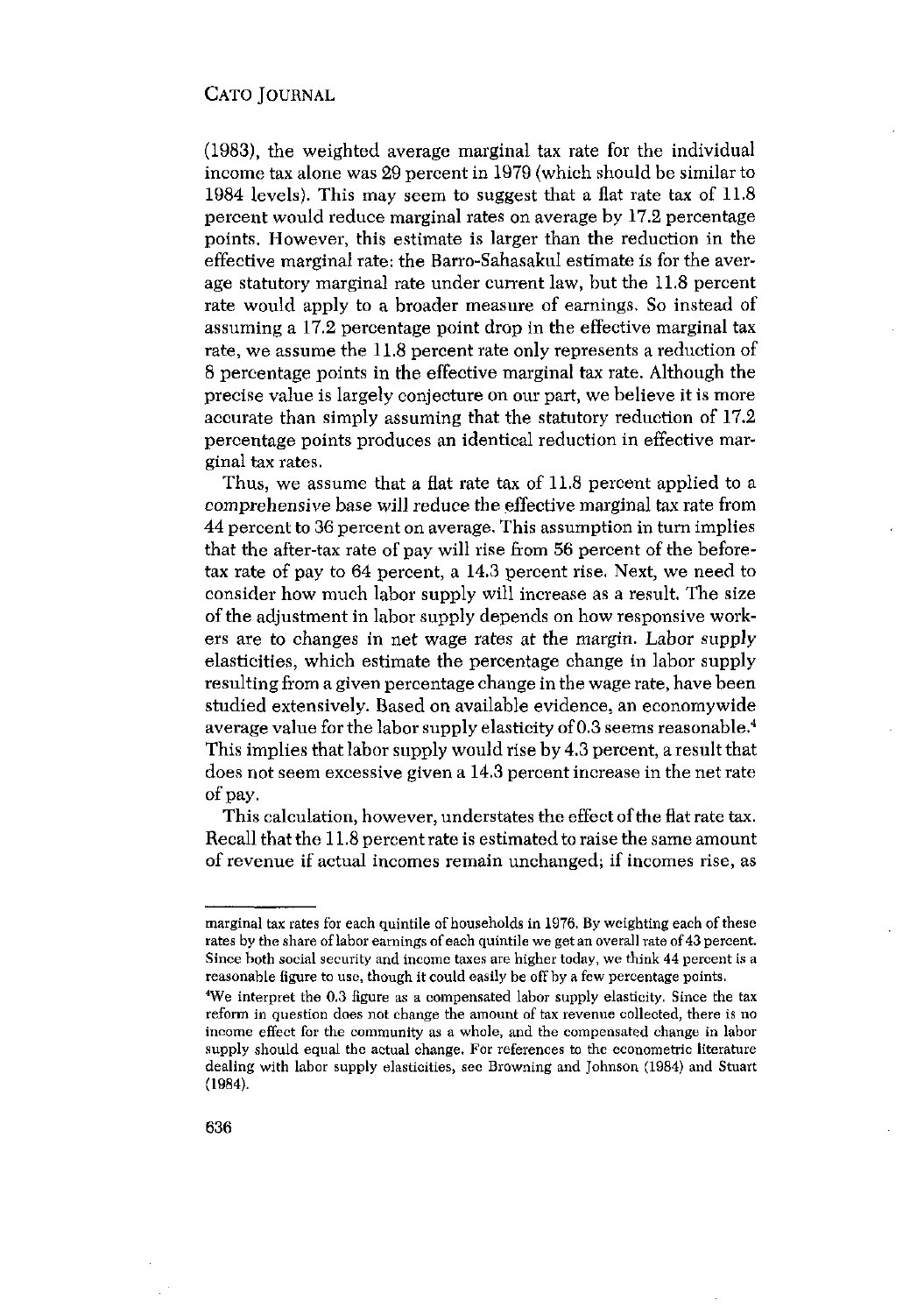we have argued they would, a lower rate could be used and still raise the same revenue. Based on the assumptions described above, we estimate that a 10.0 percent tax rate would raise the same total revenue as an  $11.8$  tax rate with no increase in work effort.<sup>5</sup> Making these adjustments, the effective marginal tax rate would fall from 44 percent to 34.2 percent, and the after-tax rate of pay would rise by 17.5 percent. With a labor supply elasticity of 0.3, this implies labor supply would rise by 5.25 percent. This is our estimate of how much labor supply would rise under a flat rate tax applied to a comprehensive measure of income.

With such an increase in labor supply, labor earnings would rise by about \$105 billion (at the 1981 levels used in Table 1). This increase does not represent a net gain to taxpayers, however, since they would be working more (consuming less leisure) to produce the additional \$105 billion. The net gain is the extra earnings less the value of leisure given up. By using the after-tax rate of pay to value leisure, we estimate that the cost (in sacrificed leisure) of producing the extra  $$105$  billion is  $$64$  billion.<sup>6</sup> Therefore, we arrive at a net gain to taxpayers as a group of \$41 billion from the improved work incentives of the flat rate tax.

There are two other efficiency gains that we can roughly estimate. First, there is the gain from tax simplification. Taxpayer compliance cost and the costs of collecting taxes would be lower under the fiat rate tax. Slemrod and Sorum (1984) have recently estimated that the time cost of taxpayers complying with the current tax has a value of about 5 percent of tax revenue. In addition, the costs firms bear in administering withholding, costs of professional assistance, and collection costs of the Internal Revenue Service can conservatively be estimated at 2 percent of revenue. Therefore, total compliance and collection costs are probably about 7 percent of revenue, or \$15 billion. We assume that the simpler fiat rate tax would reduce these costs by one-third, or by \$5 billion.

Second, there is the gain from the use of a more comprehensive tax base, which avoids the uneconomic shifting of resources to lowervalued uses because of tax advantages. The efficiency cost of these

 $^6$ The after-tax rate of pay is initially 56 percent of the market rate and rises to 65.8 percent under the flat rate tax, so the average value of the after-tax rate of pay over the change in earnings is 60.9 percent. Multiplying this by the increase in earnings gives the value of leisure given up in earning the extra \$105 billion,

 $5$ This 10.0 percent tax does not yield the same revenue as the present income tax. With additional labor earnings, tax revenues under social security, state income, and sales and excise taxes will rise, so an unchanged total government revenue implies less revenue from the income tax considered by itself. From a welfare standpoint, it is total revenue and not its distribution among separate taxes that is important.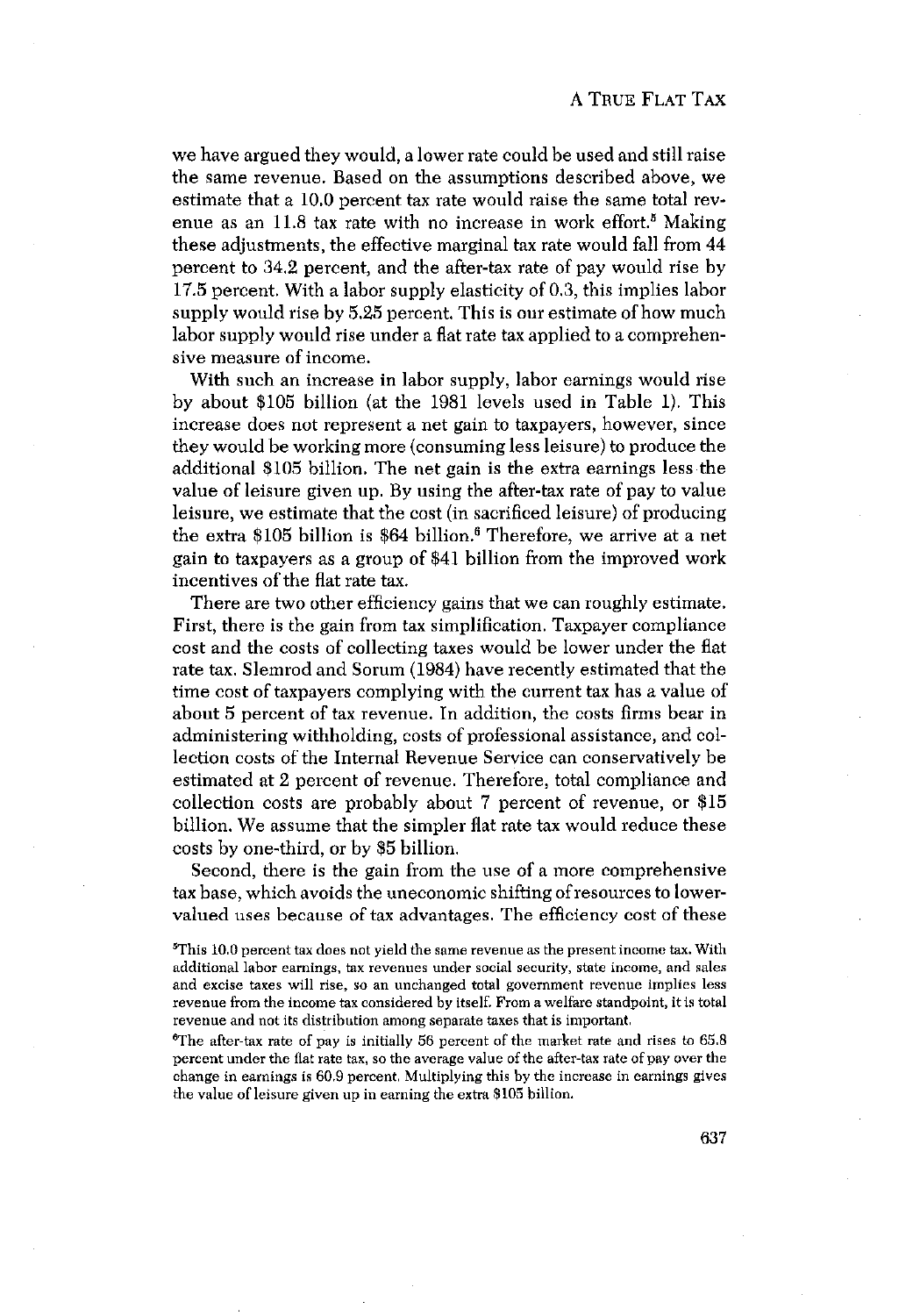distortions under the present tax has been estimated to be about <sup>7</sup> percent of revenue (J. Browning 1979), or a total of \$15 billion at 1981 levels. Since no feasible tax base is likely to eliminate all these distortions, we assume that a flat rate tax will result in a gain of \$10 billion through improved resource allocation due to base-broadening.

Combining these three efficiency gains yields a total annual net gain of \$56 billion. Again, we emphasize that this is only a rough estimate, butthe assumptions on which itis based are entirely reasonable given the available evidence. This gain means that shifting to a flat rate tax of equal yield will increase the real income of the nation by \$56 billion annually (at 1981 levels). Stated differently, the real burden of a flat rate tax that raises the same revenue as the present income tax would be about 20 percent less.

Recognizing these efficiency gains does not mean that everyone would benefit from the fiat rate tax. The question of who would receive these gains is therefore of interest.We start with the changes in tax liabilities by income classes implied by the data in Table 1; the changes in tax liabilities are shown explicitly in the first column of Table 2. Recall that these changes are based on the assumption of an 11.8 percent tax rate applied to an unchanged level of earnings.

| TABLE 2<br>DISTRIBUTIONAL EFFECT INCORPORATING SOME<br><b>EFFICIENCY GAINS</b>                                 |                                                                                                  |                                                                       |                                                                      |                                                                                  |  |  |  |  |  |
|----------------------------------------------------------------------------------------------------------------|--------------------------------------------------------------------------------------------------|-----------------------------------------------------------------------|----------------------------------------------------------------------|----------------------------------------------------------------------------------|--|--|--|--|--|
|                                                                                                                |                                                                                                  |                                                                       |                                                                      |                                                                                  |  |  |  |  |  |
| Expanded<br>Income <sup>a</sup>                                                                                | Change in<br>Tax<br>Liability <sup>b</sup>                                                       | From<br>Increased<br>Labor Supply                                     | From<br>Simplification<br>and Broader<br>Base                        | Change in<br>Real<br>Incomes <sup>b</sup>                                        |  |  |  |  |  |
| $0 - 5$<br>$5 - 10$<br>$10 - 15$<br>15–20<br>$20 - 30$<br>$30 - 50$<br>$50 - 100$<br>$100 - 200$<br>200 and up | $+5.08$<br>$+8.51$<br>$+7.17$<br>$+5.03$<br>$+5.62$<br>$-3.25$<br>$-11.30$<br>$-8.78$<br>$-8.71$ | 1.03<br>2.70<br>3.72<br>4.25<br>9.38<br>11.44<br>5.17<br>1.86<br>1.45 | 0.03<br>0.40<br>0.86<br>1.20<br>3.04<br>4.40<br>2.66<br>1.29<br>1.13 | $-4.02$<br>$-5.41$<br>$-2.59$<br>.42<br>6.80<br>19.09<br>19.13<br>11.93<br>11.29 |  |  |  |  |  |
| Total                                                                                                          | $-0.63$                                                                                          | 41.0                                                                  | 15.01                                                                | 56.6                                                                             |  |  |  |  |  |

**Heading 15 and 16 millions** of dollars.

SOURCE: Table 1 and calculations explained in text.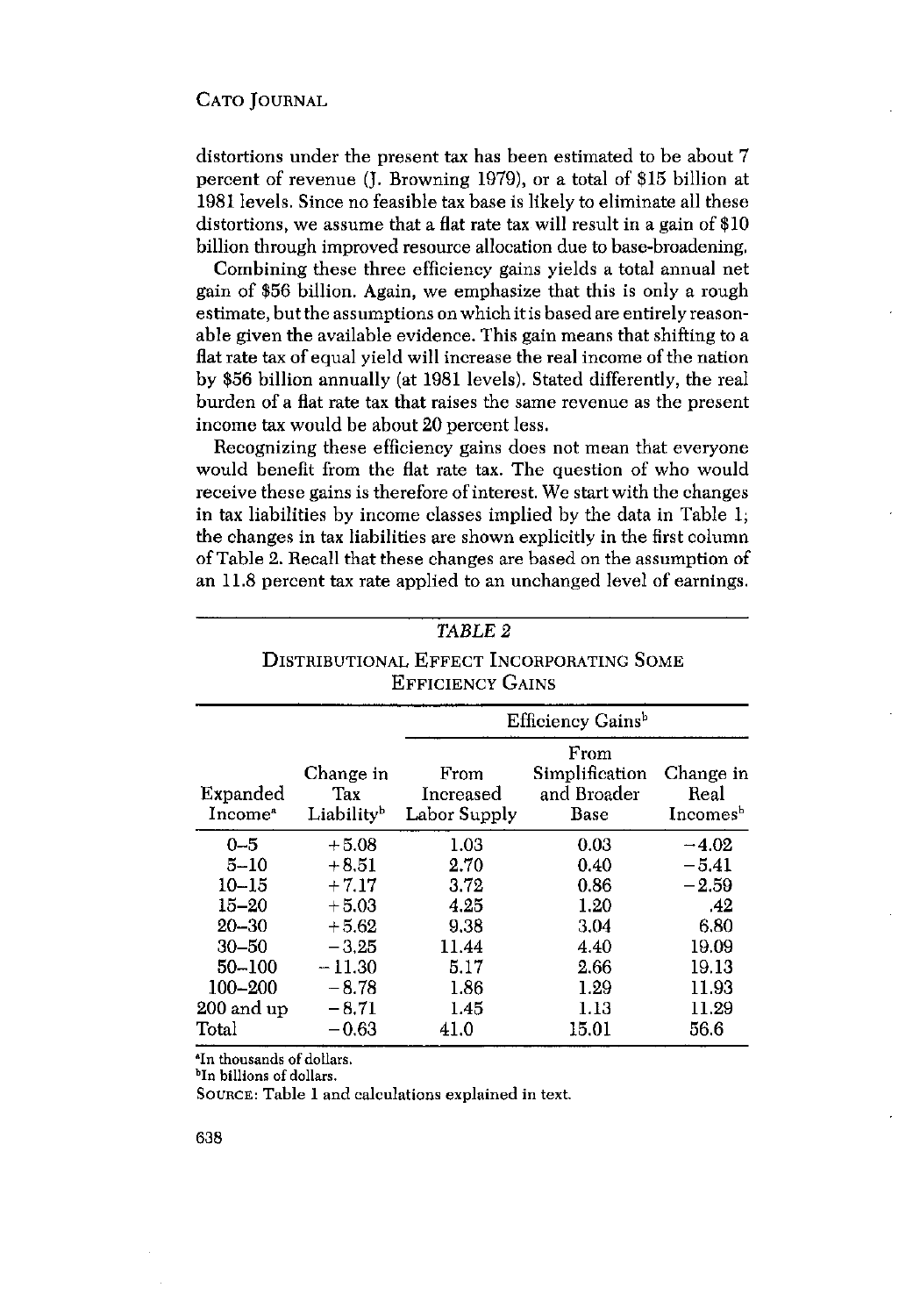Because of the increase in earnings under the fiat rate tax, we have seen that a 10 percent tax rate can be used, Thus, even though all households may not increase labor supply to the same degree, all will benefit from the efficiency gain which permits use of a 10 percent rate rather than an 11.8 percent rate. (Note that a household whose income does not rise at all will benefit because its tax burden would be nearly 20 percent lower than estimated in Table 1.) Since all households benefit from a lower tax rate, we can allocate the efficiency gain from increased labor supply inproportion totax liabilities calculated for the flatrate tax when no change inearnings is assumed, Column 2 in Table 2 shows the size of this efficiency gain when apportioned among income classes in this way.

The gains from improved simplicity and a broader tax base are allocated in a different way. These gains will likely accrue primarily to those who pay taxes under the present system, and are probably greater the more taxes currently paid. Therefore, the \$15 billion efficiency gain from these sources is allocated in proportion to tax liabilities under the present income tax. The distribution of these gains by income class is shown in column 3 of Table 2.

The change in real net income for each income class is given by combining the change in tax liability as originally calculated in column <sup>1</sup> with the efficiency gains in columns 2 and 3; the results are displayed in column 4. Recall that Table <sup>1</sup> suggested that the lowest five income classes would suffer a loss of \$31 billion from the substitution of the flat rate tax for the present income tax. The estimates in Table 2, however, imply that the combined loss of the lowest three income classes (the only ones that lose) is only \$12 billion. Families with incomes above \$15,000 are estimated to gain a total of \$68 billion. Tax reform is not a zero sum game; the gains to those who are benefited are more than five times as large as the losses to those who are harmed.

This exercise shows that the adverse distributional consequences of a fiat rate tax are likely to be substantially smaller than common estimates that ignore efficiency gains would imply. Moreover, there is one significant efficiency gain that we have not yet considered, namely, the gain from the increase in saving that a fiat rate tax would produce.

#### The Efficiency Gain from Increased Saving

There are several reasons why the introduction of a fiat rate tax can be expected to increase private saving. First, the redistribution of the tax burden in favor of upper income classes will increase total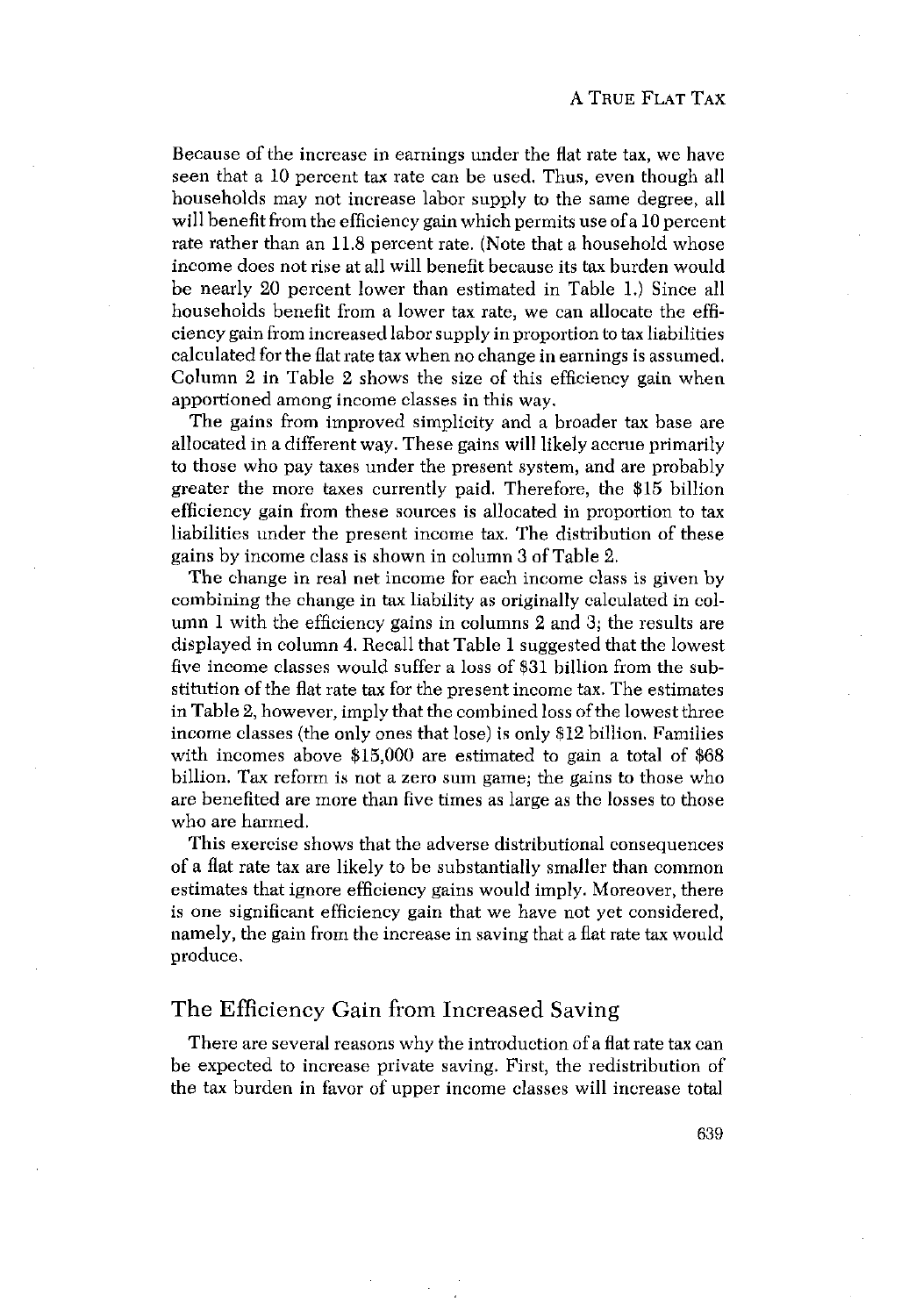saving if upper income households tend to save more out of disposable income at the margin than lower income households. Second, lower effective marginal tax rates will tend to increase the after-tax return from saving, and more saving may be forthcoming when the return on saving increases. It is important, however, not to overstate the extent to which the after-tax rate of return will increase. Since much saving is already preferentially treated under the present income tax, moving to a fiat rate tax might not increase after-tax returns for many taxpayers. Third, some portion of the increase in labor earnings that results from the improved work incentives will be saved.

In order to estimate the gain from increased saving, we require an estimate of how much saving will rise. Because saving is already preferentially treated and we do not know how much (if any) aftertax rates of return will increase under a fiat rate tax, our estimate is based exclusively on the third source of increased saving mentioned above, that is, increases in saving resulting from increased labor earnings. In the last section, we estimated that disposable incomes would rise by \$105 billion as a result of increased labor supply. Now we further assume that the marginal propensity to save is 0.15; thus, we estimate that saving will rise by \$15.75 billion. This figure would represent about a 4 percent increase in the level of annual saving.

Why is an increase in saving a source of an efficiency gain? Under certain circumstances, it would be irrelevant to our analysis whether people spent or saved their increments in labor earnings. Specifically, if taxes on labor earnings are the only distortions in an otherwise competitive economy, there would be no efficiency gain. In this case, a person who saves an additional dollar receives the entire gain associated with providing funds that finance capital formation. If the real rate of interest is 5 percent, for example, an additional dollar saved would finance capital that (net of depreciation) will augment future production at an annual return of 5 percent. The saver, then, would receive the full increment in production that his saving makes possible. In this situation, if an increase in work effort raises income and leads to a dollar increase in saving, only the saver receives any benefit, and that benefit is correctly measured as one dollar.

The situation is different, however, when the government levies taxes on capital income. In the United States, several taxes fall on the return to capital, notably state and federal corporation income taxes, property taxes, and state and federal income taxes. The combined effect of these taxes is to make the rate of return received by the saver less than the rate of return actually generated when that saving finances capital investments. In a recent study, it was estimated that the before-tax real return to capital investments in the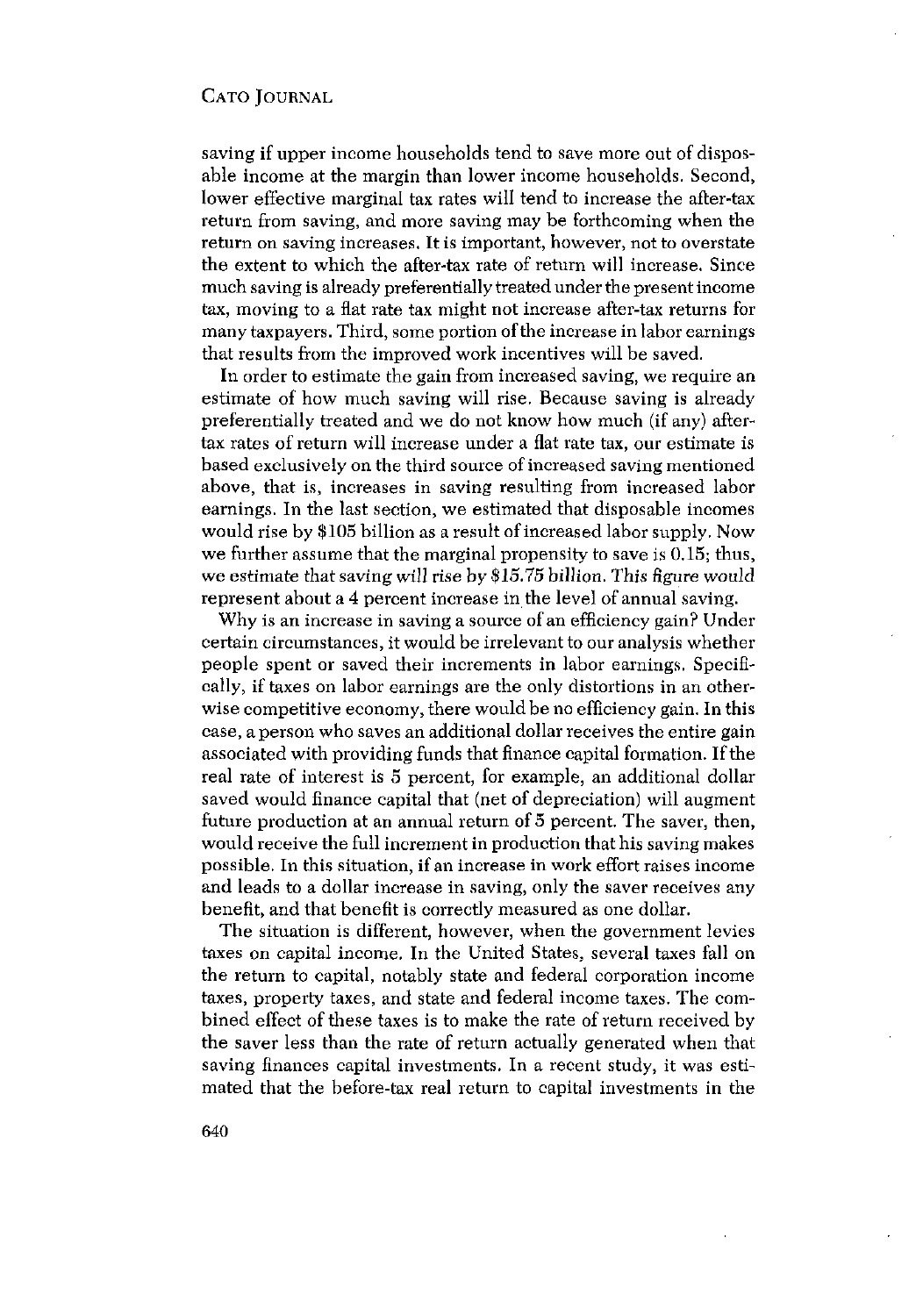corporate sector was about 10 percent, but after taxes savers receive a real rate of return of about 3 percent (Feldstein, Poterba, and Dicks-Mireaux 1981). In other words, the effective tax rate on corporate capital is about 70 percent.

Consider what happens when a person saves an additional dollar, and the return on that dollar is taxed at a rate of 70 percent. To make matters simple, assume that the person will maintain the principal intact in the future and only consume the net return it provides. The saver then receives a stream of annual returns of 3 cents per year from a one dollar investment; that part of the gain from increased saving is received by the saver himself. At the same time, however, there is another gain that is not received by the saver, namely, the stream of annual capital tax payments of 7 cents per year that is also produced by one dollar in savings. People other than the saver himself will benefit because the increased future tax collections that his saving generates can finance lower tax rates and/or higher public expenditures. This part of the gain from increased saving was not taken into account in our previous estimates, and it represents a further increase in real incomes that result from the tax reform.

Now we turn to the estimation of the magnitude of the efficiency gain from increased saving. While the proper way to do this is a complex theoretical issue, we can easily explain why this gain is likely to be substantial by continuing with our previous example. The after-tax rate of return of 3 percent can be taken as a measure of how much people discount benefits received in the future: a benefit of \$1.03 one year in the future has a present value of \$1.00. When saving rises by one dollar, society in total receives a stream of annual benefits of \$0.10 (\$0.07 ofwhich will go to the government and \$0.03 of which goes to the saver). The present value of an infinite stream of annual benefits of \$0.10, when the discount rate is 3 percent, is equal to  $$3.33$  ( $$0.10$ / $.03$ ). Thus, when saving rises by  $$1$ , the present value of the future benefits is \$3.33; one dollar of this is the present value of the benefit received by the saver and the remaining \$2.33 is the present value of the future tax payments that the saving will generate.

What we have just illustrated with a simplified example is the calculation of what economists call the shadow price of capital. The shadow price of capital is intended to measure the present value of the future benefits that flow from an additional dollar of saving (and hence capital formation). Calculating a value for the shadow price of capital is more involved than in our example since the future effects of present saving also depend on how long the principal is held intact, the extent to which some of the annual net returns may them-

641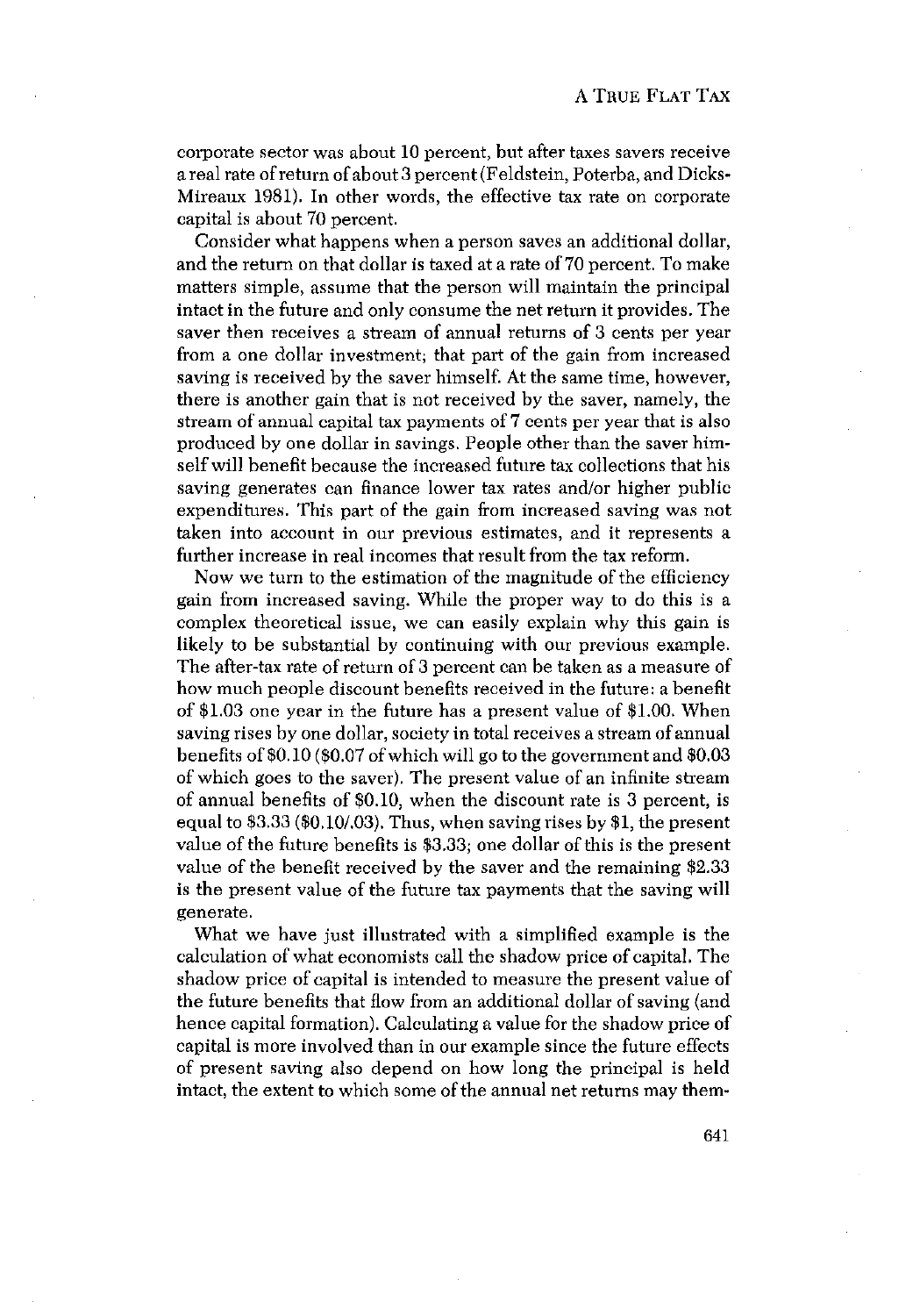selves be saved, and other factors. In a recentsurvey related to these matters, Lind (1982) concludes that 3.80 is a reasonable estimate of the magnitude of the shadow price of capital. We will rely on his estimate, and hope that our example makes the size of this figure plausible.

Coupled with our estimate that a fiat rate tax will increase saving by \$15.75 billion, a shadow price of capital of 3.80 implies that the present value of future benefits from that saving is \$59.85 billion. (Note that this is the presentvalue ofbenefits from one year's increase in saving.) Of this gain, savers themselves receive \$15.75 billion the present value of the after-tax returns received—and that amount is already included in our previous analysis as part of the increase in labor earnings. The remaining \$44.1 billion represents an efficiency gain from the increased saving.

For our purposes, we also need to know how this gain will be distributed among income classes. It is not clear how best to proceed in this case, and we propose two alternatives. First, since the gain takes the form of higher future capital tax revenues, it would be possible to reduce the flat rate tax in future years and still generate the same tax revenue. This suggests allocating the gain in proportion to tax liabilities under the fiat rate tax. Alternatively, the government might spend this additional revenue rather than reducing tax rates. Based on other research, it seems reasonable to assume that benefits from government spending are distributed equally among taxpaying units.<sup>7</sup>

Table 3 uses both approaches to allocate the efficiency gain from increased saving. The first column gives our previous estimates of the changes in real incomes by income classes (from Table 2). Columns 2 and 3 show the additional efficiency gains accruing to each income class when the aggregate gain is allocated in proportion to tax liabilities under the flatrate tax (column 2) and alternatively when it is allocated in proportion to the number of taxpaying units (column 3). The last two columns give the two alternative estimates of the total change in real income for each income class. These represent our final estimates of the distributional effects of substituting a flat rate tax for the present federal income tax. The results are striking. Instead of an aggregate loss of \$31 billion to lower income classes, the lowest two income classes (the only two estimated to be harmed)

<sup>&</sup>lt;sup>7</sup>In Browning and Johnson (1984), it is estimated that government transfers per household for each quintile in 1976 were \$2,874, \$3,317, \$2,441, \$2,117, and \$2,485. These figures suggest to us that allocating the benefits ofgovernment spending to taxpaying units is not likely to he too far off.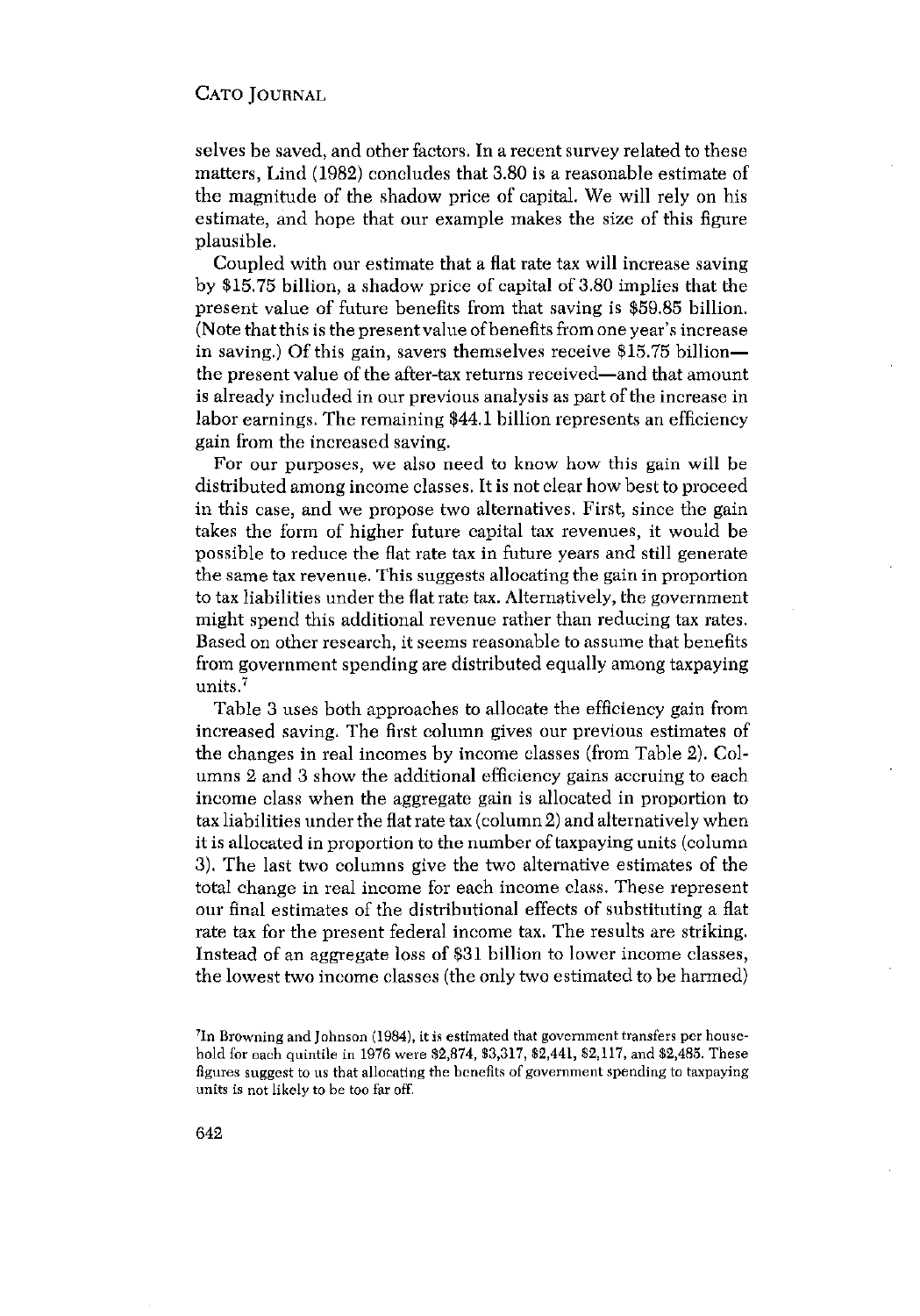| TABLE 3                                                                                                    |                                                                                   |                                                                        |                                                                      |                                                                              |                                                                           |  |  |  |  |
|------------------------------------------------------------------------------------------------------------|-----------------------------------------------------------------------------------|------------------------------------------------------------------------|----------------------------------------------------------------------|------------------------------------------------------------------------------|---------------------------------------------------------------------------|--|--|--|--|
| DISTRIBUTIONAL EFFECT INCORPORATING ALL<br><b>EFFICIENCY GAINS</b>                                         |                                                                                   |                                                                        |                                                                      |                                                                              |                                                                           |  |  |  |  |
|                                                                                                            | Changes in<br>Real Income                                                         | <b>Efficiency Gains</b><br>from Increased<br>Saving<br>Allocated to:   |                                                                      | Change in Real<br>Income Including<br>Saving<br>Allocated to:                |                                                                           |  |  |  |  |
| Expanded<br>Income <sup>a</sup>                                                                            | Excluding<br>Savingb                                                              | Tax                                                                    | Taxpaying                                                            | Tax<br>Liabilities <sup>b</sup> Units <sup>b</sup> Liabilities <sup>b</sup>  | Taxpaying<br>Units <sup>b</sup>                                           |  |  |  |  |
| $0 - 5$<br>$5 - 10$<br>$10 - 15$<br>$15 - 20$<br>$20 - 30$<br>$30 - 50$<br>50–100<br>100-200<br>200 and up | $-4.02$<br>$-5.41$<br>$-2.59$<br>0.42<br>6.80<br>19.09<br>19.13<br>11.93<br>11.29 | 1.11<br>2.90<br>4.00<br>4.57<br>10.09<br>12.30<br>5.56<br>2.00<br>1.56 | 6.60<br>7.67<br>6.67<br>5.47<br>8.56<br>6.91<br>1.82<br>0.32<br>0.08 | $-2.91$<br>-251<br>1.41<br>4.99<br>16.89<br>31.39<br>24.69<br>13.93<br>12.85 | 2.58<br>2.28<br>4.08<br>5.89<br>15.36<br>26.00<br>20.59<br>12.25<br>11.37 |  |  |  |  |
| Total                                                                                                      | 56.6                                                                              | 44.1                                                                   | 44.1                                                                 | 100.7                                                                        | 100.7                                                                     |  |  |  |  |

<sup>a</sup>In thousands of dollars.

<sup>b</sup>In billions of dollars,

SOURCE: Table 2 and calculations explained in text.

lose only \$5.4 billion when the gain from saving is allocated in proportion to taxes, while the higher income classes gainabout \$106 billion. When the gain from increased saving is allocated to taxpaying units, all income classes are estimated to benefit from the tax reform. In both cases, the aggregate efficiency gain is estimated to be in excess of \$100 billion.

## Evaluation of Distributional Effects

Our analysis has been based on the fact that if a flat rate tax leads to increased labor supply and/or saving, then lower income classes will receive some benefit even if their own labor supply and saving does not change. The reason, often overlooked, is that increases in earnings will generate additional tax revenue and permit either a tax rate reduction or an expenditure increase (or both), and in this way the efficiency gains from tax reform tend to be spread more widely through the income distribution. Our major finding is that the harm done to lower income households is substantially less than commonly supposed; indeed, they could actually benefit. While the exact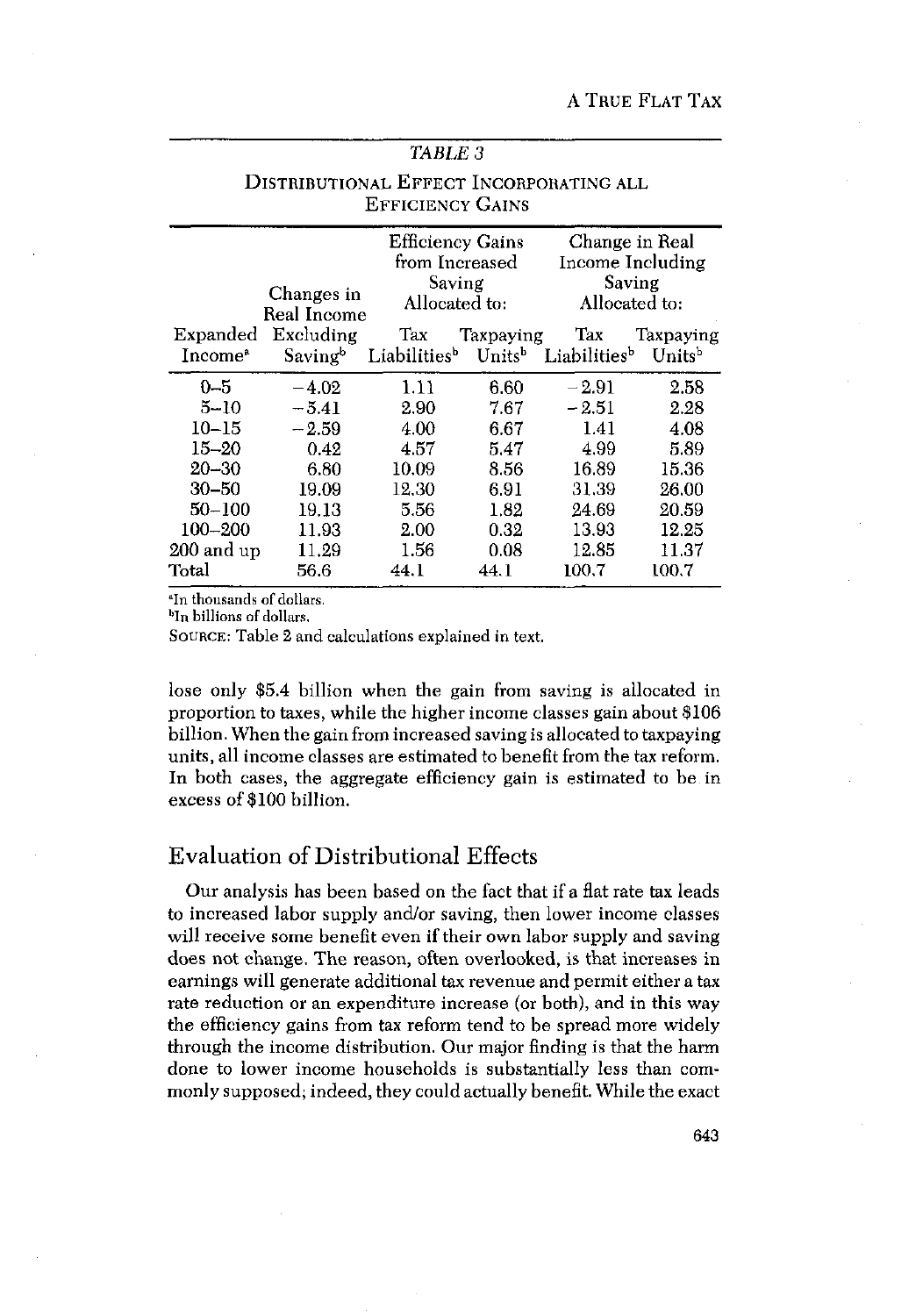values of our estimates should be viewed as merely suggestive, we believe they are based on plausible economic assumptions.

Before considering the significance of this finding, there are several additional aspects to the distributional issue that should be discussed. The first concerns the mobility of households within the income distribution. Figures like those in our three tables are based on the incomes households have in a single year. Often, however, a single year's income is not an accurate indication of the household's average economic position over a longer period of time. For example, suppose that a household in the lowest income class is there because of a temporary illness of the household head, and that in all other years that family has a higher income. In this situation, what really matters to the family's well-being is how the tax reform affects real tax burdens at the family's normal, higher income level. Calculations of the sort shown in our tables, which indicate how much taxes increase for the lowest income class, can be very misleading in situations like this.

From an equity standpoint, it is important to consider how the tax system affects households for longer than a single year. Unfortunately, what the distribution of income looks like over extended periods of time is not known exactly, but some recent estimates demonstrate that people shift around in the income distribution to a dramatic extent. For example, the Panel Study on Income Dynamics found that nearly half of families whose incomes placed them in the bottom 20 percent of the income distribution in 1971 were in higher income classes only seven years later (Lilla 1984, p. 70). The same study also found that only one-third of those counted as poor in a given year were poor in eight or more years out of a ten-year period. Even more interesting are the results of a computer simulation study oflifetime tax incidence inCanada by Davies, St.-Hillaire, and Whalley (1984, pp. 633—49). The Canadian study found that the poorest decile ofhouseholds received only <sup>1</sup> percent of total national income in the annual data, but the lowest decile received 4 percent of total income when lifetime incomes were compared. To find that the lowest income class could have an average income over its lifetime that is four times as high as its income in each year's annual data is quite remarkable.

What data of this sort suggest is that it may be largely irrelevant how the tax system is estimated to affect people in the lowest one or two income classes shown in our tables: there may be very few households that remain in these classes when a longer-run viewpoint is adopted. Taking account of mobility, therefore, serves to strengthen our contention that low income groups will not be harmed as much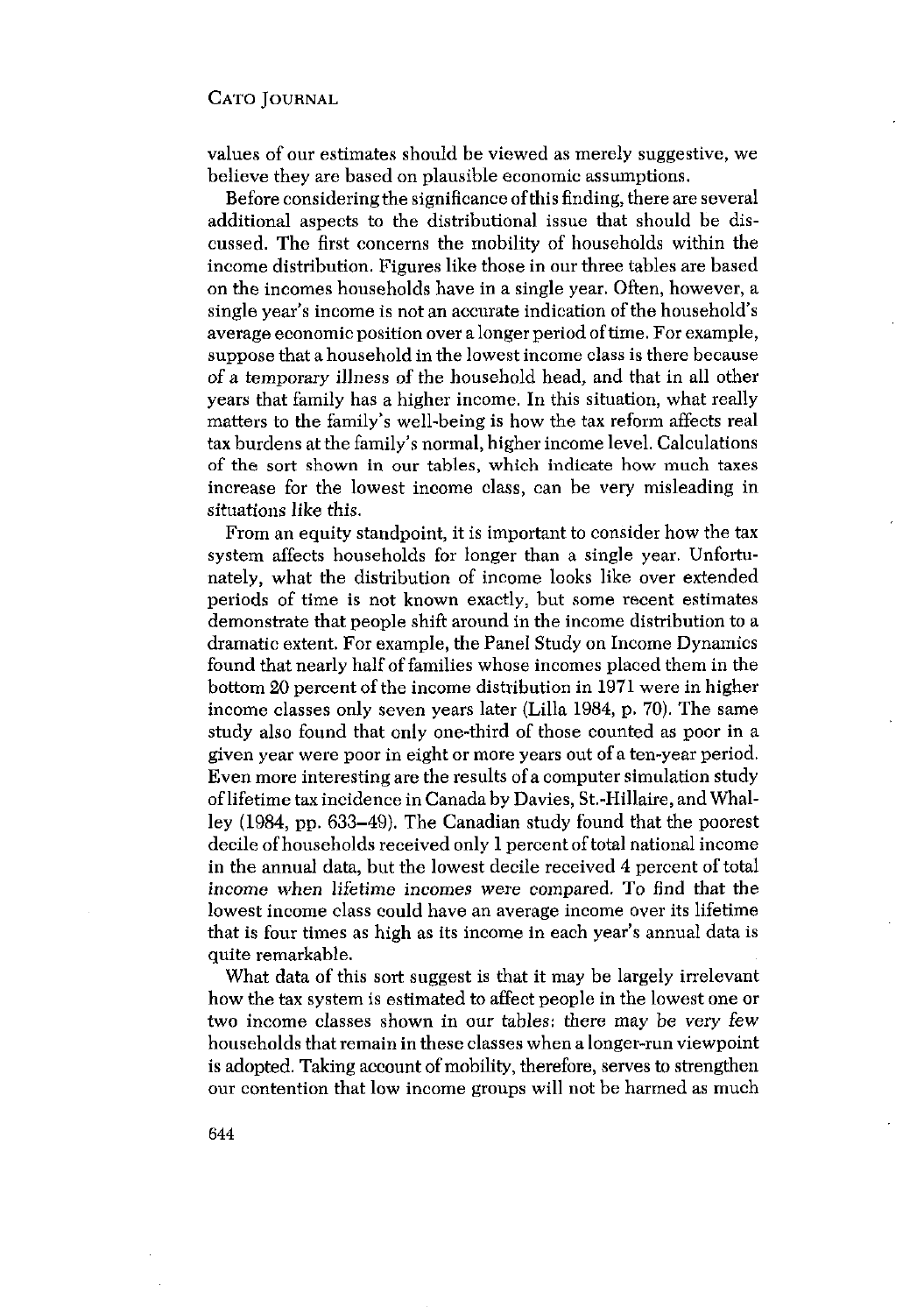as conventional analysis of annual data imply. Moreover, families that are not upwardly mobile can be helped with income transfers, as we will discuss below.

A second factor related to the significance of our estimates is the timing of the labor supply and saving consequences we have estimated. In our calculations, itwas assumed that people would respond immediately to the lower marginal tax rate of the flat rate tax. In effect, we estimated the permanent, long-run effects of the tax reform. It takes time, however, for people to fully adjust to a major change in the tax structure, and the immediate, or short-run, effects will be quite different. For instance, two studies have estimated that it takes from two to four years for half the eventual change in labor supply to be realized. Moreover, the full effects of the increase in saving will be even more delayed; although we have expressed the benefits in present value terms, the effect of increased saving on augmenting capital income tax revenues would be quite small in the beginning and perhaps take 20 to 25 years to grow to its full magnitude.

In the short run, that is, the period immediately following the tax reform, labor supply and saving would probably not increase significantly. Consequently, the short-run, albeit temporary, effect of the tax reform on the distribution of income might look more like Table <sup>1</sup> than the other tables. In other words, the immediate consequences would involve substantial costs on low income households. Although these costs would diminish over time and formany households actually become benefits after a few years, there is no avoiding the fact that present costs must he borne for a time before future benefits will be realized.

Because the short-run effects of a movement to a flat rate tax differ in this way fromits long-run effects, tax reform of this nature is likely to be difficult. Politicians are widely thought to take a short-run viewpoint in evaluating public policies, and that viewpoint naturally leads to an emphasis on the "massive redistribution" of tax burdens that a flat rate tax would produce. It would he unfortunate if such a perspective is the basis for rejecting a tax reform that holds out the promise of benefiting most people. Such an outcome is, however, understandable.

It is probably true that a concern for the well-being of low income households accounts for the lack of serious attention given a true fiat rate tax. It is simply taken for granted that the income tax must exempt the neediest households from taxation. There are other ways, however, to assistthe needy that should also be considered. For example, government transfer programs can also serve this function. In fact, transfer programs are far more important to the well-being of low

645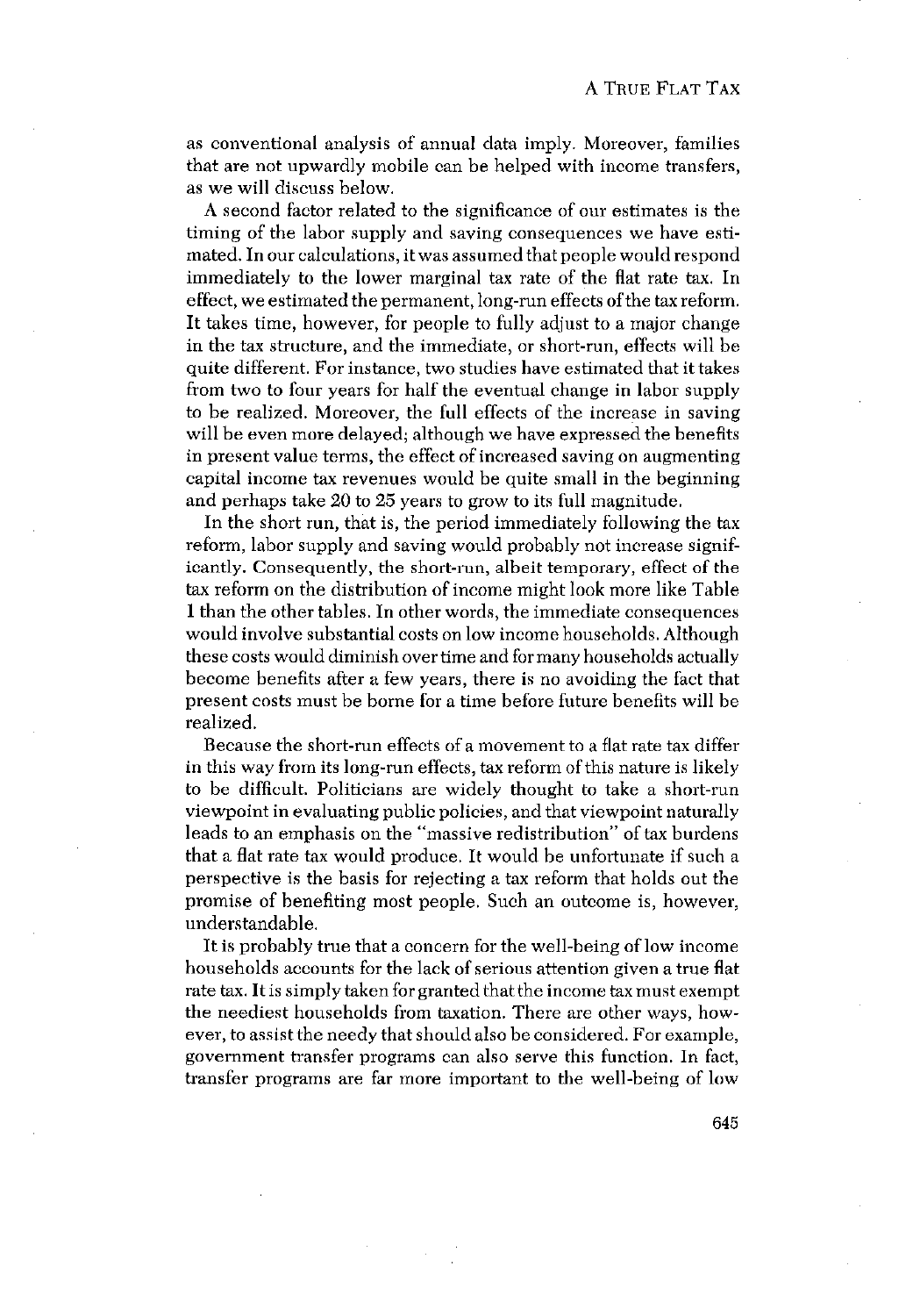income households than is the federal income tax. Even if a flat rate tax were used, government transfers to the poorest 20 percent of households would still be three times as great as the total (federal, state, and local) tax burden on these households.Whatthis factshould make clear is that our redistributional goals are now being served primarily through our system of transfers instead of by the progressive nature of the income tax. Moreover, this is as it should be. Through transfer programs, we can better target assistance on the neediest households than we can by manipulating the tax law. (Cutting taxes for low-income people and raising taxes for high income people, for example, does little to help the neediest families if they have little or no taxable income. Increasing transfer payments, however, can help.)

What is not adequately appreciated is that the existence of a welldeveloped (if not well-designed) system of transfers greatly reduces our need to rely on the income tax as a redistributive device. It is simply not necessary for every government policy to serve a redistributive goal since transfers can be adjusted so that the net effect of the system as a whole is to help the poor. For example, it would be possible to couple enactment of a fiat rate tax with a moderate (and perhaps temporary) increase in transfers to the poor, thereby mitigating or avoiding harming the truly needy while at the same time realizing the efficiency advantages of the fiat rate tax. While we do notnecessarily advocate this approach (since it could easily be abused), we only suggest it to show that the cost the tax reform considered by itself would impose on the poor is not a sufficient reason to dismiss it.

## Modified Flat Tax Proposals

All of the proposals for tax reform that are receiving serious attention are modified fiat tax proposals. These proposals are quite different from what we have described as a true flat rate tax. Specifically, there are two important differences. First, the tax base is defined in a way that continues to exempt large amounts of income so that taxable income continues to fall far short of the total income of taxpayers. Second, instead of a single rate applied to this base, a set of graduated rates is used. Generally, however, the number of separate marginal rate brackets is lower than under the present tax.

Perhaps the most important of the tax proposals are the Bradley-Gephardt bill, the Kemp-Kasten bill, and the recent Treasury Department proposal (Treasury I). All three of the proposals would selectively eliminate cetain tax preferences, although there are differences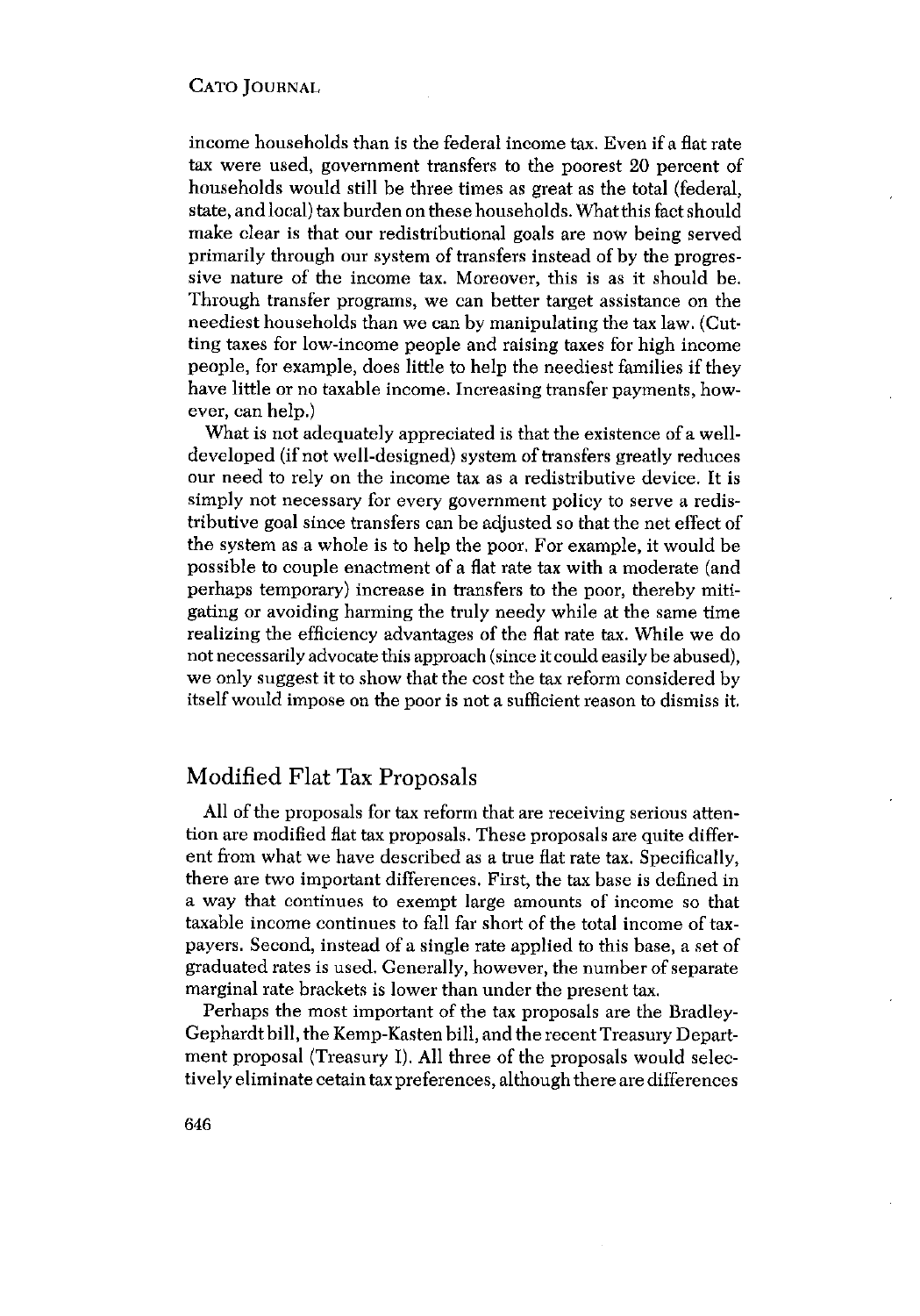in exactly which preferences would be abolished. All three would increase personal exemptions, thereby expanding one important tax preference, and all three would reduce the number of separate marginal rate brackets effectively to three. Under Bradley-Gephardt, the marginal brackets are 14 percent, 26 percent, and 30 percent; under Kemp-Kasten, they are 20 percent, 28 percent, and 25 percent<sup>8</sup>; under Treasury I, they are 15 percent, 25 percent, and 35 percent.

We have argued that the efficiency gains of a true flat rate tax would probably be substantial. The natural question toconsider now is how the modified fiat tax proposals compare to the true flat rate tax in this regard. Supporters of these measures claim that their lower marginal rates—although not as low as could be achieved under a true fiat rate tax—would increase incentives to work, save, and invest. However, we contend that none of these proposals would lead to any significant improvement in productive incentives.

To demonstrate this, it is not necessary to engage in any sophisticated theorizing. Instead, we need only accept the claims of the sponsors of these proposals that they would not effect any significant change in tax liabilities by income class. If the actual degree of progressivity of the present tax system is retained, it immediately implies that *effective* marginal tax rates have not been reduced at all. This is simply a matter of arithmetic. If the present and new tax liability is \$3,000 at an income of \$30,000, for example, and both taxes impose a liability of \$5,000 at an income of \$40,000 (the assumed unchanged degree of progressivity), then the effective marginal tax rate applied when income increases from \$30,000 to \$40,000 must be 20 percent under both taxes since the additional tax liability is \$2,000. Similar reasoning applies for other income classes. It makes no difference whether the statutory marginal tax rates are lower; if they are applied to a broadened measure of income at the margin, as they must be if actual tax liabilities are to remain unchanged, then the effective marginal tax rates will not be any lower. And incentives will improve only if effective marginal tax rates are reduced.

We are not arguing that these proposals will not improve any single person's incentive to earn, but just that on average there will be no improvement. Some people may face lower effective marginal tax rates, but others in the same tax brackets must be facing higher

<sup>&</sup>lt;sup>8</sup>The Kemp-Kasten plan has a nominal marginal tax rate of 25 percent that applies to all taxable income. However, it also utilizes an earned income exclusion of 20 percent of earnings that applies np to \$40,000, and that makes the net marginal tax rate equal to 20 percent up to that level of income. The exclusion is gradually phased out at earnings between \$40,000 and \$100,000 in a way that makes the net marginal tax rate 28 percent over this range, For lacomes over \$100,000, only the 25 percent rate applies.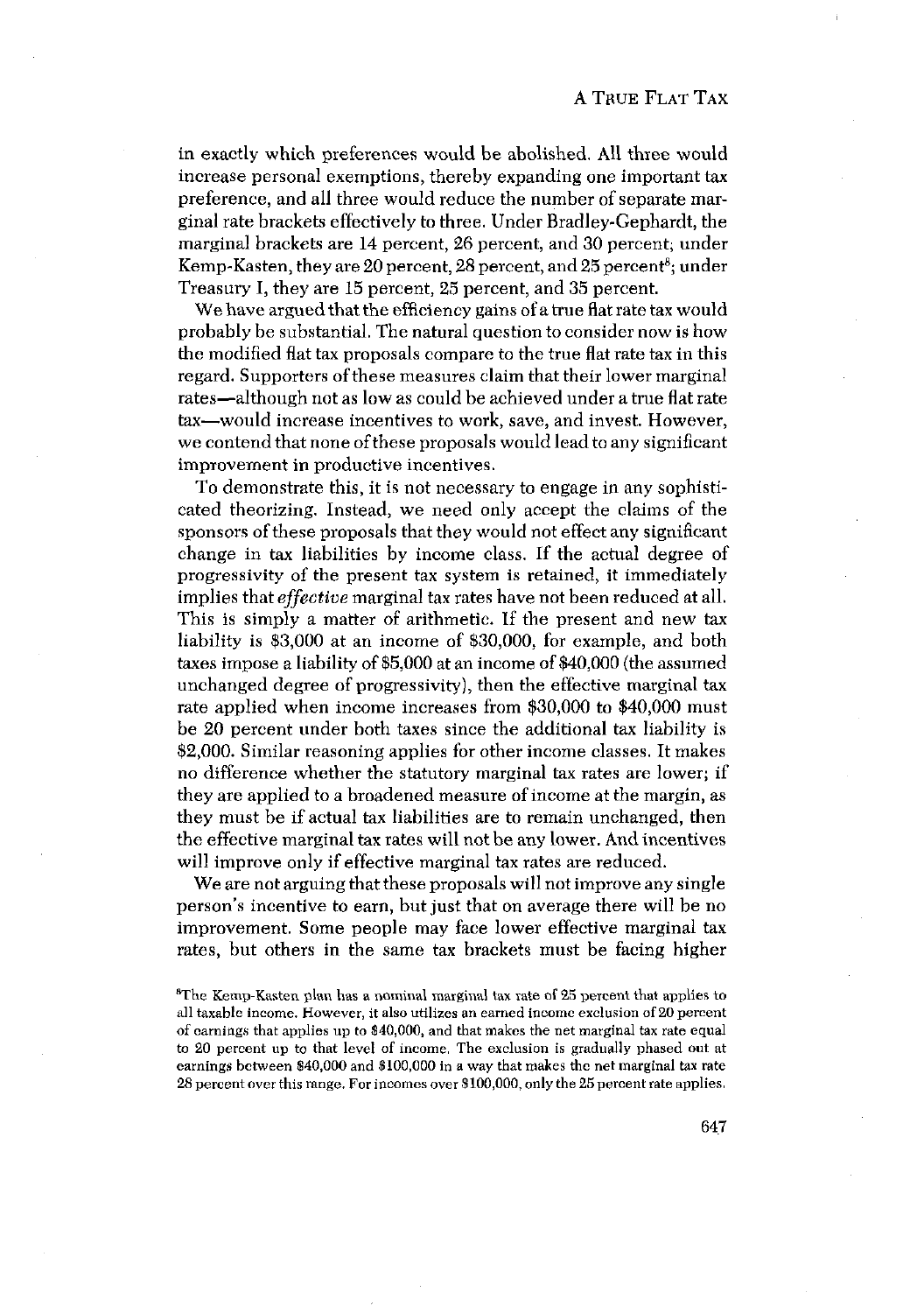effective marginal rates ifthe tax liabilities by income class really do remain largely unaffected. For example, last year *Newsweek* (1984) published a comparison of average tax liabilities by income class under Bradley-Gephardt and the present tax. There was, infact, very little difference in the average tax liabilities for each income class; Bradley-Gephardt produced slightly lower taxes on households with incomes under \$25,000 and slightly higher taxes on those with higher incomes. This implies that the additional taxes paid if a taxpayer moves from a lower to a higher bracket will be greater under Bradley-Gephardt: how could this possibly give one more incentive to earn more under Bradley-Gephardt?

What the modified flat tax proposals do is to produce lower statutory marginal tax brackets by broadening the tax base in a way that does not produce the lower effective marginal tax rates on which incentive effects depend. An example may help to make this clear. Suppose a person is now in a 40 percent tax bracket; then the marginal tax is reduced to 36 percent at the same time the tax base is broadened by disallowing the deduction of state income taxes. Does this person have any greater incentive to earn income? If he is in a 10 percent state tax bracket, the answer is no, Suppose the person under current law earns \$100 more. Ten dollars is paid to the state and 40 percent of the \$90 taxable income under the federal tax (\$100 less the \$10 deduction), or \$36, is paid to the federal government. He keeps \$34 out of the \$100; his effective marginal tax rate is 46 percent. Under the alternative tax, the \$10 deduction is not allowed, and the lower statutory rate of 36 percent applies to the full \$100, so the federal tax liability is still \$36 and the state liability is still \$10. He still gets to keep only \$54 out of the extra \$100 earned; his effective marginal tax rate is still 46 percent even though the statutory rate of the federal tax has been reduced from 40 percent to 36 percent.

Insofar as these modified flat tax proposals really do not significantly change actual tax liabilities at each income level, they must do soin a way analogous tothe example above. They produce illusory lower marginal tax rates by applying these rates to a larger part of each additional dollar of earnings than the present law. Consequently, it is difficult to see how they can he expected to improve incentives to earn income.

The modified flat tax proposals, therefore, cannot be expected to produce the increases in labor supply and saving that a true flat rate tax can. This is not the same as saying that they are undesirable, hut only that the efficiency gains will be less than under the tax reform we evaluated earlier in this paper. To indicate the significance of this, we estimated a total efficiency gain for <sup>a</sup> fiat rate tax of \$100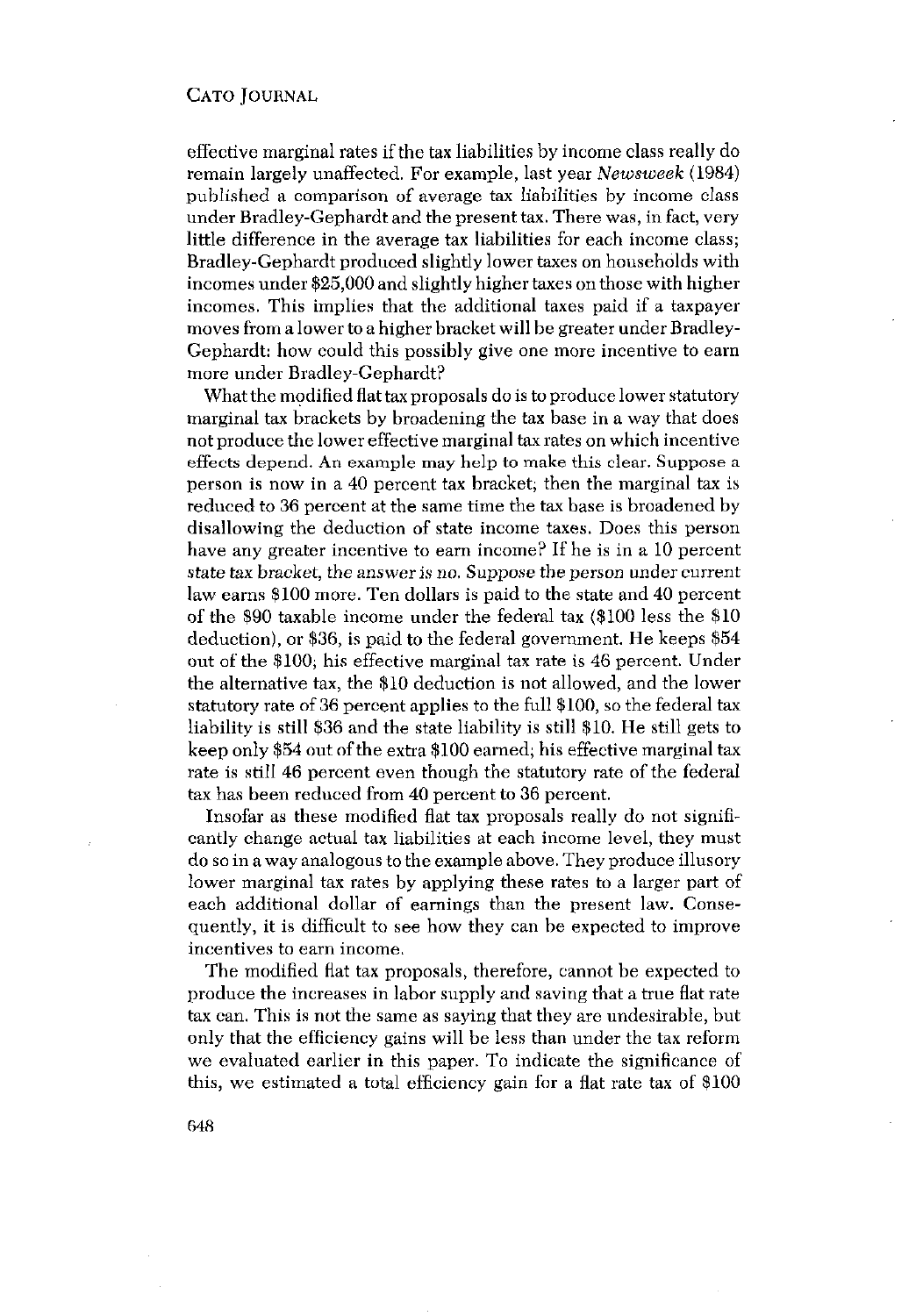billion annually, of which \$41 billion was due to increased labor supply and \$44 billion to increased saving; a modified flat tax would realize none of these gains because saving and work effort would be unaffected. The remaining \$15 billion gain we estimated for a true flat rate tax was due to improved resource allocation from a broadened tax base and to the greater simplicity of the tax. Since the modified fiat tax proposals broaden the tax base by less than <sup>a</sup> true flat rate tax and simplify the tax less, they will produce only a fraction of the \$15 billion in efficiency gains. Overall, the efficiency advantages of the modified flat tax proposals can realistically be expected to be only a small fraction of the gains that could be expected from a true flat rate tax.

Modified flat tax proposals are predicated on the assumption that it is politically infeasible, or for some other reason undesirable, to substantially change the distribution of tax burdens by income class. Accepting that as a constraint, however, is equivalent to forgoing much of the sizable efficiency gain that is possible from a true fiat rate tax.

## Conclusion

Why not a true flat rate tax on total earnings in place of the present complex, inequitable, and inefficient income tax? As we have seen, the advantages are substantial. The major objection that has forestalled debate on this type of tax reform has been that it will impose huge costs on middle- and low-income households. We have argued that the efficiency gains are sizable enough to offset a large part of these costs. Moreover, once it is recognized that transfer programs are a better way to insure adequate income for the truly impoverished, the possibility of a meaningful improvement in our tax system becomes real. We can have a simpler, more easily understood, more equitable, and more efficient tax system.

## References

- Barro, Robert J., and Sahasakul, Chaipat. "Average Marginal Tax Rates from Social Security and the Individual Income Tax." NBER Working Paper No. 1214. Cambridge, Mass.: National Bureau of Economic Research, October 1983.
- Browning, Edgar K., and Johnson, William B. "The Trade-Off between Equality and Efficiency." *Journal of Political Economy* 92 (April 1984): 175—203.
- Browning, Jacquelene M. "Estimating the Welfare Cost of Tax Preferences." *Public Finance Quarterly* 7 (April 1979): 199—219.
- Congressional Budget Office. *Revising theIndividual Income Tax.* Washing ton, D.C.: CBO, July 1983.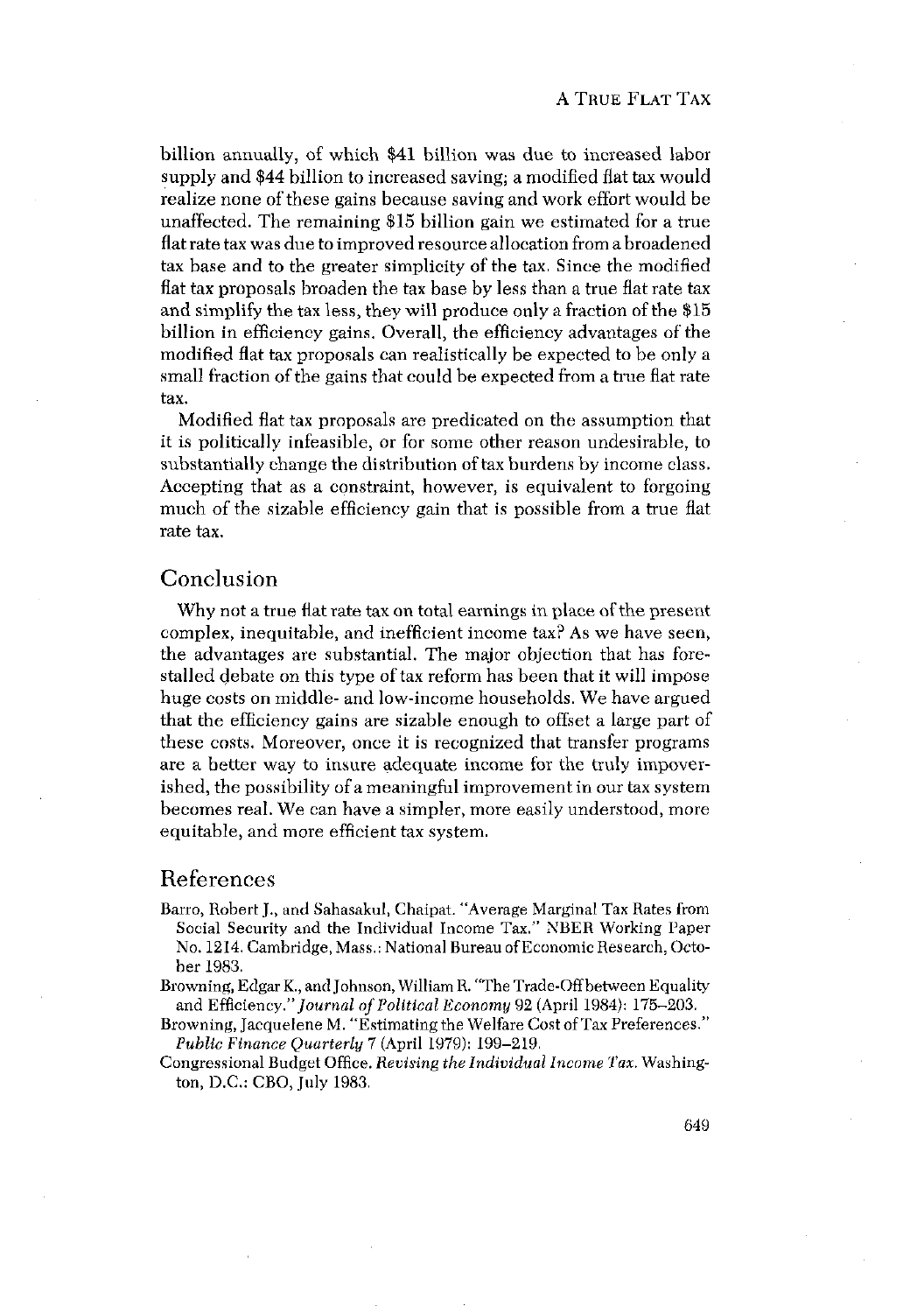- Davies, James; St,-Hilaire, France; and Whalley, John. "Some Calculations of Lifetime Tax Incidence." *American Economic Review* 74 (September 1984): 663—49.
- Feldstein, Martin; Poterba, James; and Dicks-Mireaux, Louis. "The Effective Tax Rate and Pretax Rate of Return." NBER Working Paper No. 740. Cambridge, Mass.: National Bureau of Economic Research, August 1981.
- Lilla, Mark. "Why the 'Income Distribution' Is So Misleading." *The Public Interest* 77 (Fall 1984): 62—76.
- Lind, Robert C. "A Primer on the Major Issues Relating to the Discount Rate for Evaluating National Energy Options." In *Discounting for Time and Risk in Energy Policy,* pp. 443—57. Edited by Robert C. Lind et al. Washington, D.C.: Resources for the Future, 1982.
- Shemrod, Joel, and Sorum, Nikki. "The Compliance Cost of the U.S. Individual Income Tax System." *National Tax Journal* 37 (December 1984): 461—74.
- Stuart, Charles. "Welfare Costs per Dollar of Additional Tax Revenue in the United States." *American Economic Review* 74 (June 1984): 352-62.
- "TheTax Maze: Time to Start Over?" *Newsweek* (16 April 1984): 67.
- [Treasury I]. U.S. Department of Treasury. *Tax Reform for Fairness, Simplicity, and Economic Growth.* Vol. 1, An *Overview.* Washington, D.C.: Government Printing Office, November 1984.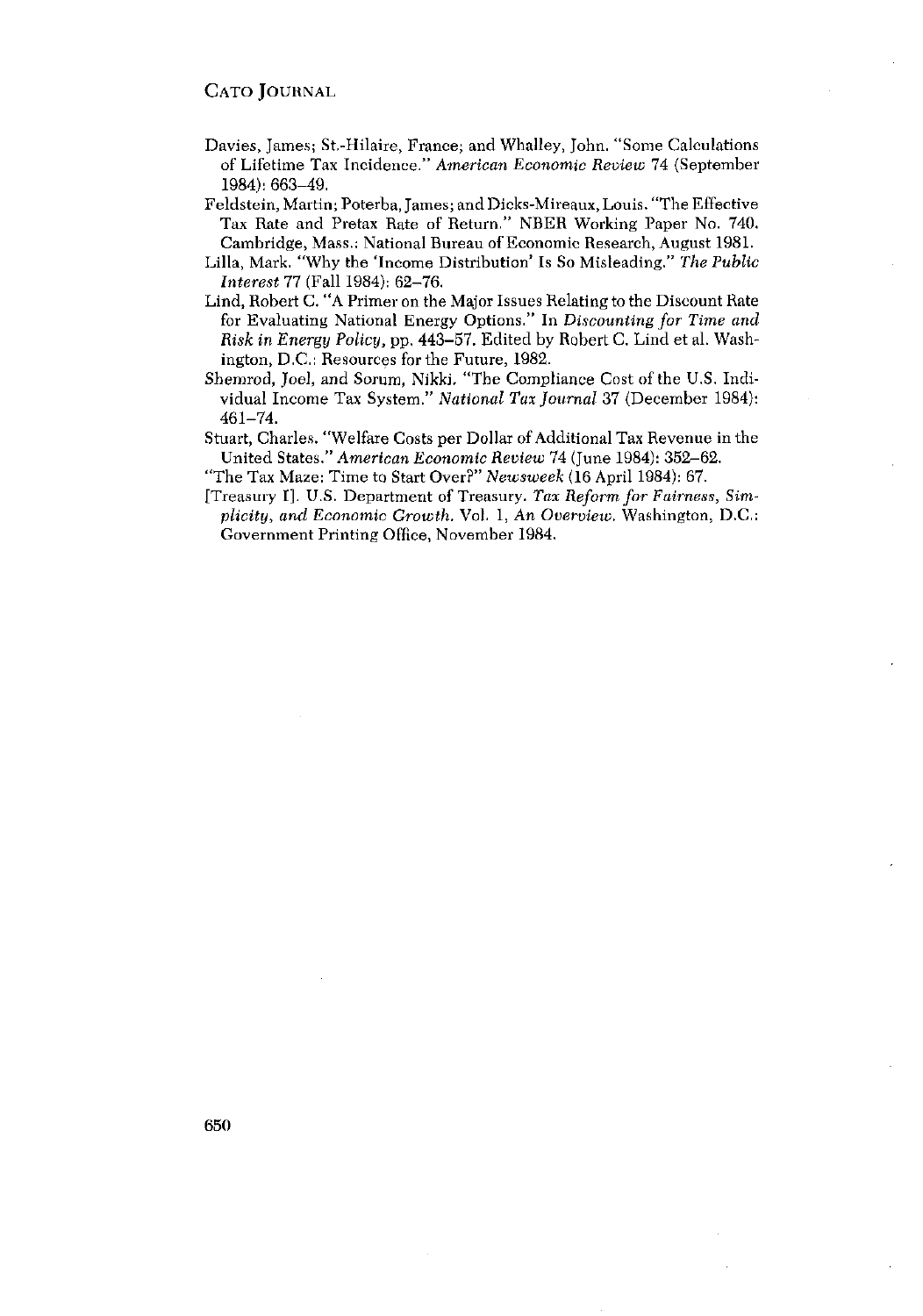## LINGERING QUESTIONS ABOUT TAX REFORM

## *Pamela P. Peterson*

The debate over tax reform includes the proponents of a fiat rate tax system, although the term "fiat tax" has been used to describe many rate structures. In their paper, Browning and Browning (1985) favor a single-rate fiat tax. They note, quite correctly, that many of the socalled fiat tax schemes introduced in recent years are really modified flat rate taxes. Supporters of these modified fiat rate systems reject a true flat rate tax because of their concern over the distributional problems associated with the shift to a single rate system. The Brownings' paper, however, demonstrates that a true fiat ratewill notinjure lower income households to the degree conjectured in other studies. In fact, a true flat tax may benefit lower income households in the long run. The major reasoning behind this position is that efficiency gains from tax simplification and <sup>a</sup> single rate system may exceed any increase in the tax burden for lower income households.

## Advantages of a Flat Rate Tax

The authors cite four advantages to be gained by moving to a true flat rate tax system. One advantage is that a reduction in marginal tax rates may improve the incentives to produce. The example provided, however, assumes that a person who has an opportunity to earn additional income will not seek out tax avoidance for all or part of any additional income. If individuals do seek out this avoidance, then the reduction of marginal tax rates may not significantly affect the willingness to produce, assuming that methods of avoidance are available.

Another advantage of a flat rate system, which rests on a more comprehensive definition of income, is that the marginal tax rate could be reduced. The authors estimate that the expansion of the

Cato Journal, Vol. 5, No. 2 (Fall 1985). Copyright @ Cato Institute. All rights reserved. The author is Assistant Professor of Finance at the Florida State University.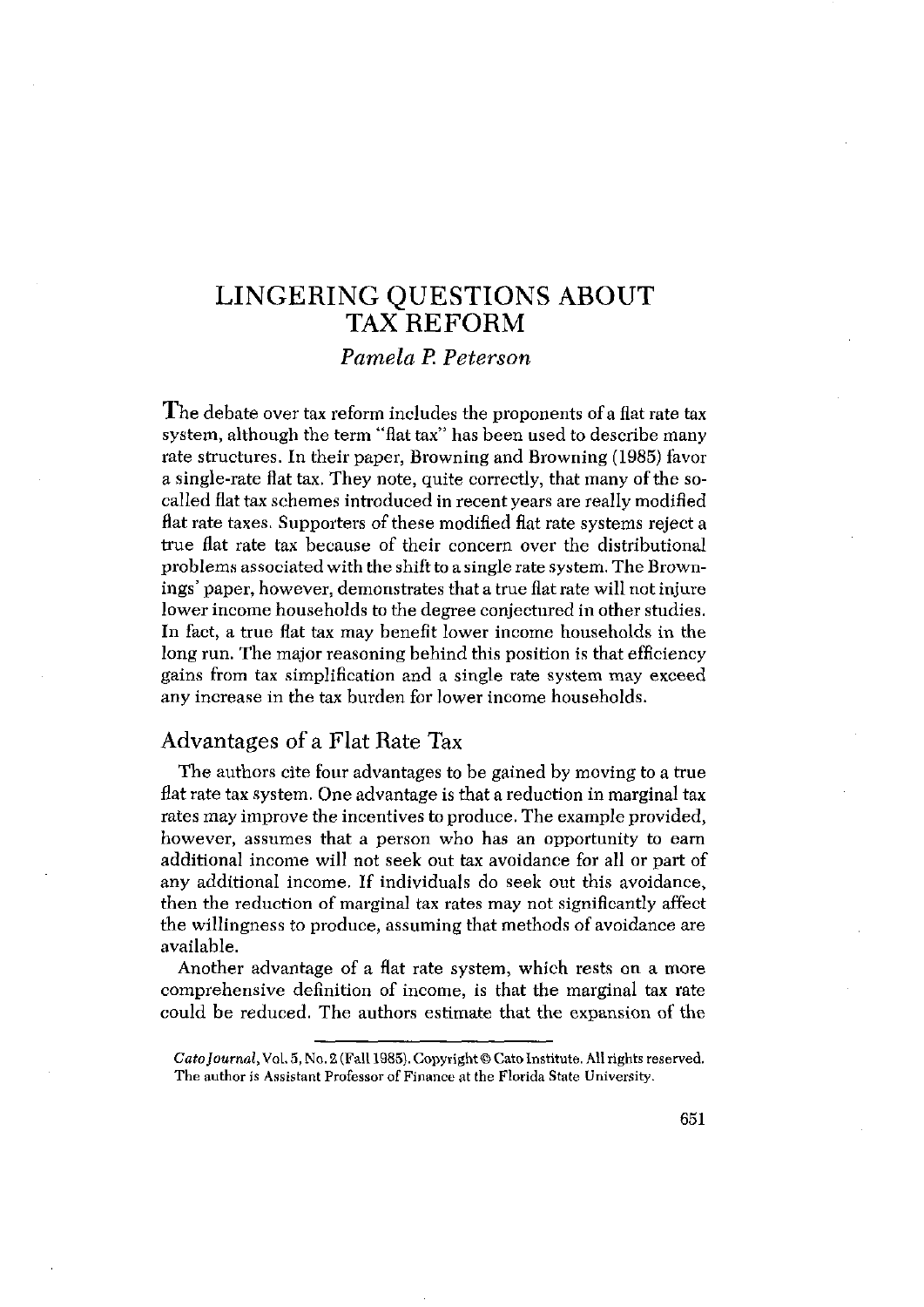definition of taxable income can lower the marginal tax rate to the range of 10—12 percent. Aside from the lower marginal tax rate, the base broadening may encourage the reallocation of resources from less productive uses (currently subject to preferential tax treatment) to more productive uses. This shifting of resources may then provide gains to the economy, correcting the misallocation of resources encouraged under the present tax system.

A further advantage of the fiat rate tax system is the more equitable distribution of tax burdens among the "informed" and the "uninformed" taxpayers. While the present tax code is complex and the attendant regulations and cases provide opportunities for tax avoidance, it is not clear from empirical evidence that taxpayers do in fact utilize the avoidance provisions to their advantage. For whatever *reason underlying* the less aggressive tax positioning of taxpayers, the disparity in tax burdens among informed and uninformed taxpayers in equivalent financial situations may not be wide.

Another advantage of moving to a true fiat tax system would be the reduction in the compliance burdens of the taxpayers and the enforcement burdens of the tax collector. While the Tax Reform Act of 1976 may be referred to as the "Accountants' Right to Work Act," the simplifying tax reform may be referred to as the "Accountants' Unemployment Act." The changeover to a simpler tax system may provide accountants and lawyers with a short-term burst of business due to the restructuring of taxpayers' investment portfolios, but the long-term effect would be to reduce the demand for these services.

A disadvantage of a single fiat tax cited by proponents of modified fiat tax plans is the distributional effects of any gains from simplification and broadening the income definition. As the authors point out, these gains may accrue to lower *income* classes. However, the effect of any gains on the tax burdens of lowerincome classes requires conjectures astothe magnitude and distribution of the gains.Termed "heroic" assumptions by the authors (and in fact the qualifier "very" may be added to "heroic") these assumptions directly determine the conclusions regarding distributions of tax burdens. The assumptions and their effect on the distribution of the tax burden are examined carefully by the authors.

## Labor Supply, Simplification, and a Broader Base

The efficiency gains generated from changes in the labor supply are derived from the reduction in marginal tax rates; it is assumed that marginal tax rates are primary determinants of labor supply decisions. As the authors point out, reducing *statutory* tax rates is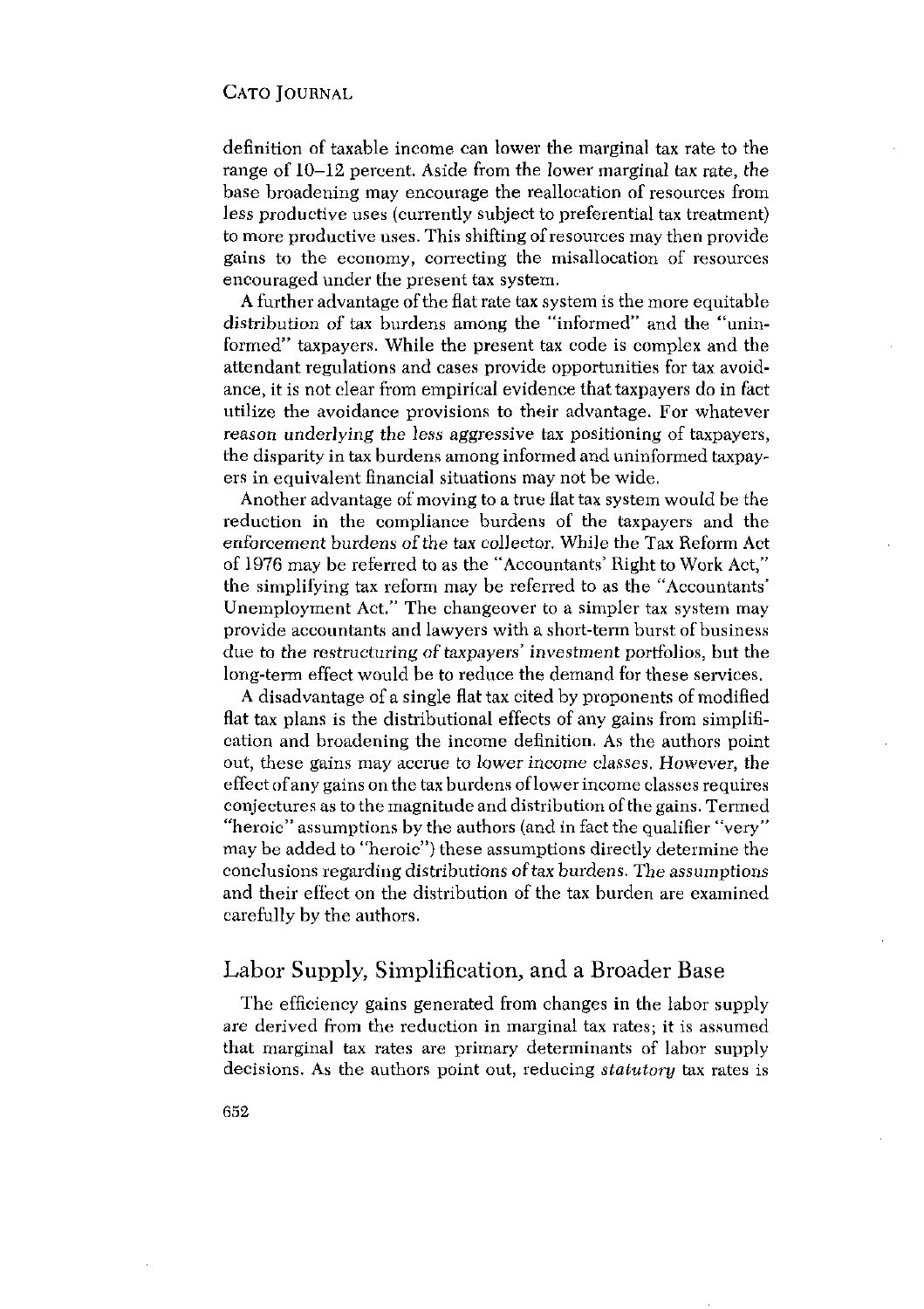not sufficient to stimulate labor supply unless *effective* marginal tax rates on labor income fall, because the tax base may be broadened.

Efficiency gains are also realized from moving to a more comprehensive tax base, say the authors, because resources will shift from less to more productive uses. The authors assume that it is possible to eliminate tax loopholes—avoidance measures that are unintentional in the design of the tax law and that favor unproductive uses of capital. Tax loopholes are analogous to the proverbial leaking dike—as one leak is plugged, anotherleak appears. It is questionable, however, whether these leaks can be stopped even under <sup>a</sup> fiat rate tax, given the political nature of tax legislation and the complexity of our financial system.

The authors also discuss the benefits of tax simplification, namely, lower compliance costs and a more efficient tax collection system. While it is quite easy to see that there may be gains from shifting resources away from these tasks, the authors do not consider the loss of benefits (though perhaps small) attributable to the annual examination of taxpayers' financial positions and personal financial planningwhich is required under the present system.

#### Increased Savings under the Flat Tax

The authors argue that further efficiency gains are generated from the increased savings they expect to occur under a true flatrate tax. They indicate that the lowering of the marginal tax rate on earnings from savings may encourage savings. This is true, however, only if the returns from savings are taxed more heavily under the present system. In fact, many forms of savings are (essentially) not taxed under the present tax system (for example, earnings from IRAs and KEOGH plans); thus, if these preferential features are removed in the tax simplification process, there may be a revenue loss, The authors also assume that a portion of the increase in labor earnings will be saved, but the question of consumption versus savings of the benefits from reductions of tax burdens is still an unresolved question.

## Distributional Effects

The authors estimate the benefits derived from the various sources by relying on empirical evidence from other studies. The net effect of a fiat rate tax system is estimated to be approximately \$100 billion, where the difference between the analysis provided in other studies ofthe fiat rate tax and this study lie in the inclusion of benefits from labor supply changes, simplification, base broadening, and increased savings.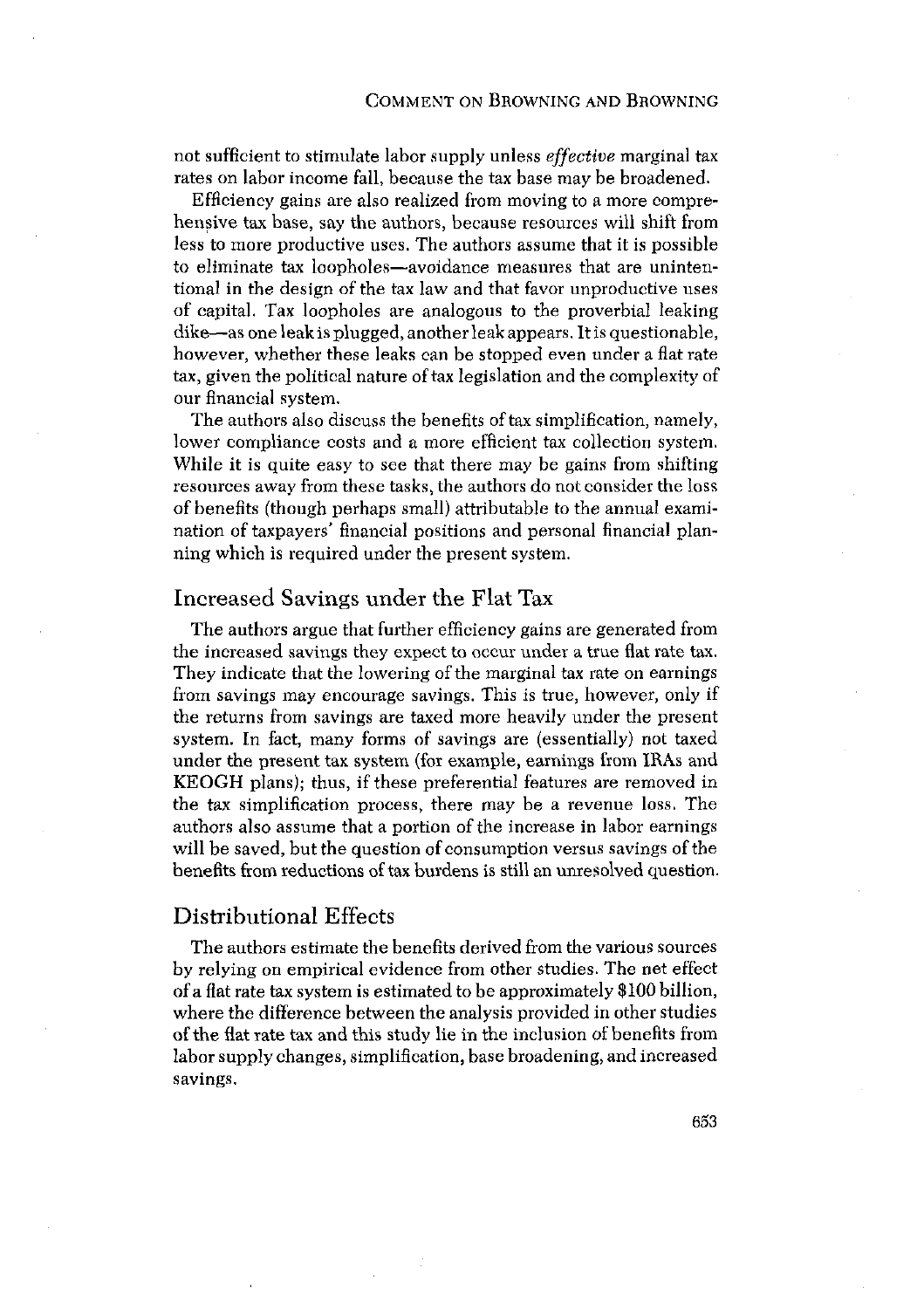Aside from the problem of estimating the gross benefits fromthese changes, the authors are required to make heroic assumptions regarding how these benefits are distributed among income classes. Since the authors' primary purpose is to demonstrate the distributional effects of a tax change, the assumptions underlying the distribution of these benefits are very important. Much of the benefit from the shift to a single rate system is derived from the behavior of the economic agent, the taxpayer. That is, given the changes in the marginal tax rate, the definition of income, and the tax avoidance provisions, how does the taxpayer alter his decisions affecting work effort, savings, and investment? Although it is not possible to say a priori what the actions of taxpayers will be, conclusions regarding the distribution of benefits must be examined for their sensitivity to the distributional assumptions—a consideration that is noticeably absent from the present study.

## Additional Considerations for Tax Reform

There are several other factors that should be considered in evaluating any tax reform proposal. First, the costs and benefits associated with a tax change or "overhaul" must be considered. When changes are made in a tax system that require <sup>a</sup> reallocation of capital and labor, and that alter savings incentives, there will be some costs associated with this transition. Moreover, while many of the benefits described in the present study and other studies are benefits expected during future time periods, the costs of transition are in today's dollars, not future dollars. A complete analysis of the effects of tax changes must therefore consider the present value of the benefits (discounted at a rate that considers the uncertainty of generated benefits) and the present value of costs of transition (which most likely will be concentrated in today's dollars). A study that ignores these costs and fails to consider the timing of the benefits to be received in the future is incomplete.

Further consideration must be given also to whether the proposed tax system is a "good" tax system—defined as one that is equitable, certain, convenient, *and* economical. The authors establish the present tax system as the benchmark fortheir analysis ofthe distributional benefits from switching to a flat rate tax system (Table I). However, two questions need to be raised before embarking on this analysis: First, is the present system equitable? Second, is the tax burden after the flat tax equitable? These questions are not addressed in the Brownings' study. To show that tax burdens are altered does not demonstrate that a system is equitable, Further, if "equitable" is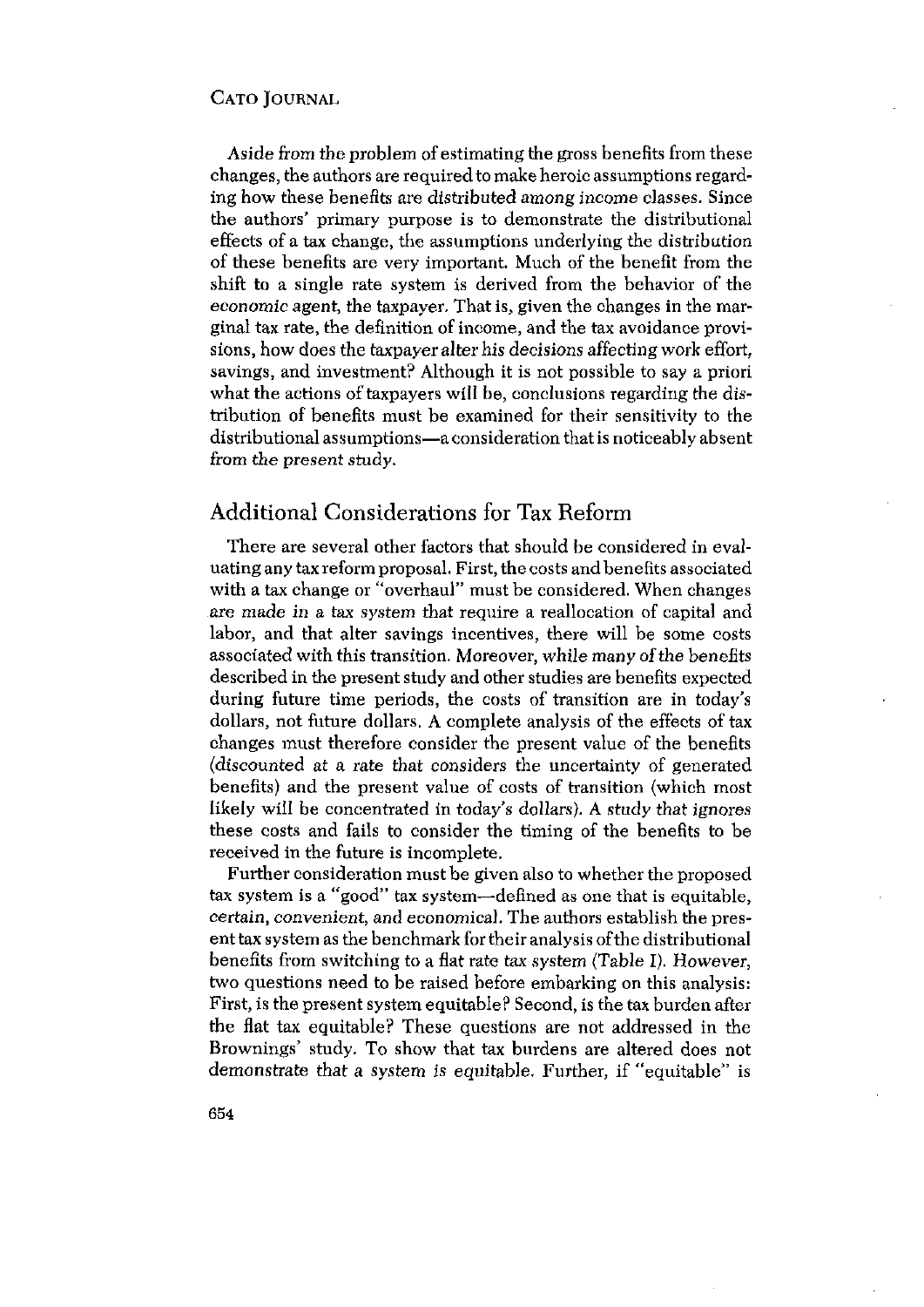defined in terms of the wherewithal to pay, does not the expanded income definition risk violating the ability to pay principle?

Another feature of a "good" tax system is the certainty of the system. A dramatic changeover in the tax system—such as under the proposed fiatrate tax—demands changes intaxpayer planning, which may be viewed as a violation of the certainty feature. Finally, in a system where tax policy is controlled by a political body, will a fiat rate tax be immune to the tinkering of politicians responding to special interest groups?

After a change to a fiat tax system, there most likely will be greater convenience and a more economical collection of taxes. However, these features are a function of a simplification of the system, rather than of the rate structure.

The main focus of the Brownings' paper is on the shifting of the tax burden among income classes. Before a tax system is proposed, however, the objective of the tax system must be clarified. Is the objective of the tax system to produce revenue for the federal government? Is the objective of the tax system to enact social policies (for example, welfare)? Is the objective of the tax system to carry out specific economic policies (for example, to increase savings and  $i$ nvestment)? If the purpose of the tax system is to produce revenue, then the focus of tax policy should be on the most efficient method of collecting taxes; if certain social and economic goals are to be simultaneously achieved, then other vehicles to carry out policy must be employed. If, on the other hand, the objective of tax policy is to achieve certain social goals, then the optimal distribution of the tax burden should be agreed on beforehand. The tax structure that achieves the desired social goals can then be designed. Again, if the goal of the tax system is to stimulate labor effort, the labor effort goal should be examined and the tax system should be selected to achieve this goal, for a given revenue target. In other words, the evaluation of a tax proposal, whether it be a true fiat tax, a modified fiat tax, or a progressive tax, must be consistent with the objectives of tax policy. Comparing tax burden distributions, as the Brownings do in Tables 1,2, and 3, does not address the more important question of whether a given distribution of tax burdens is desirable.

In closing, a few minor points need to be brought up. First, the authors fail to mention how the true fiat rate system is to operate alongside a corporate tax system. Since there are several aspects of an individual's economic decisions that may be affected by the taxation of business enterprises, the analysis of benefits derived from a true fiat tax must consider the effects of taxing business enterprises. Second, the authors do not mention the losses that may result when

655